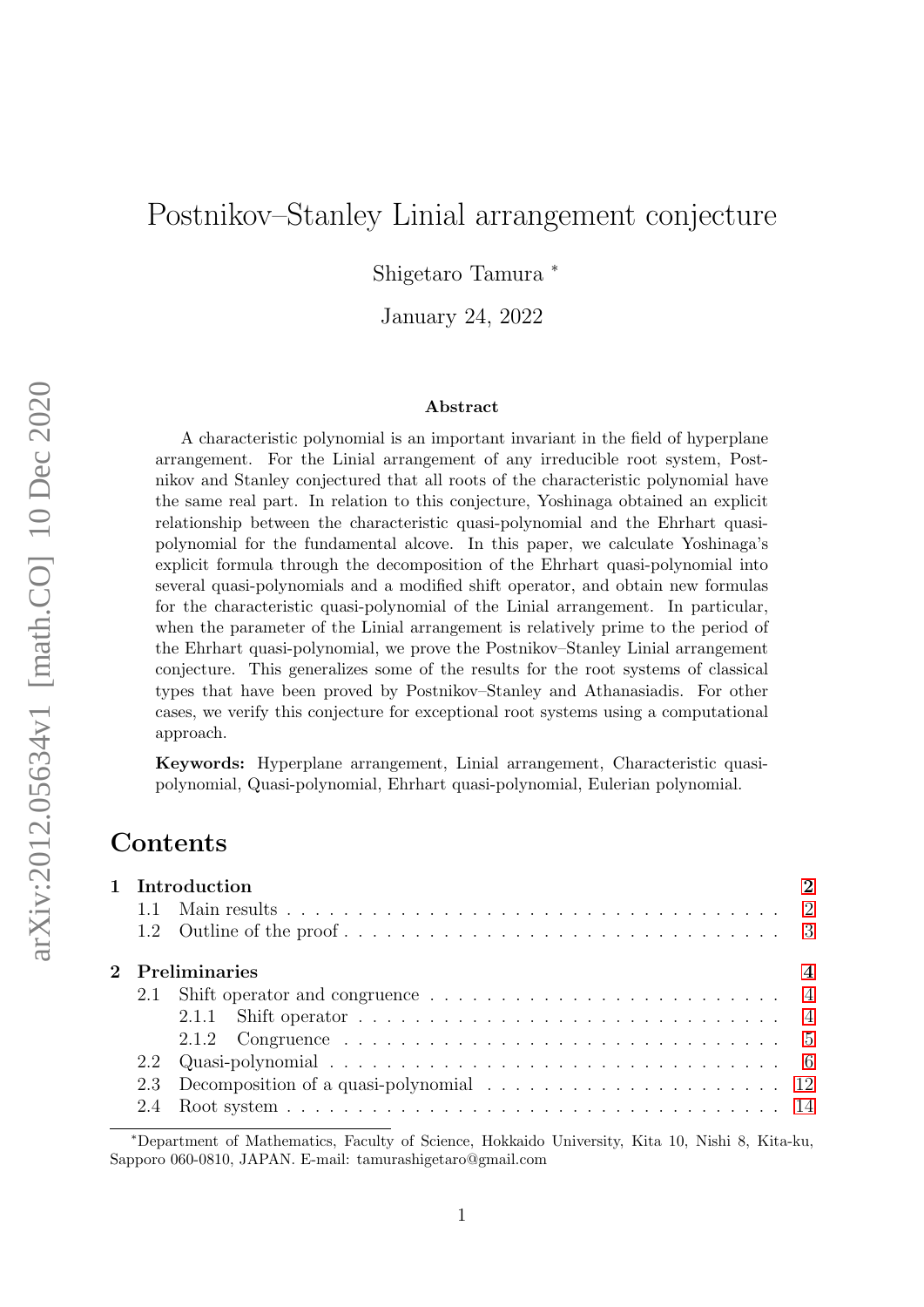|                | 2.5 Ehrhart quasi-polynomial for the fundamental alcove  14                  |  |  |  |
|----------------|------------------------------------------------------------------------------|--|--|--|
|                |                                                                              |  |  |  |
|                | 2.7 Postnikov–Stanley Linial arrangement conjecture 18                       |  |  |  |
| 3 Main results |                                                                              |  |  |  |
|                | 3.1 Postnikov–Stanley Linial arrangement conjecture when the parameter $n+1$ |  |  |  |
|                |                                                                              |  |  |  |
|                |                                                                              |  |  |  |

# <span id="page-1-0"></span>1 Introduction

Let  $\mathcal A$  be a hyperplane arrangement, that is, a finite collection of affine hyperplanes in a vector space V. One of the most important invariants of  $A$  is the characteristic polynomial  $\chi(A, t)$ . Let  $\Phi$  be an irreducible root system with the Coxeter number h. Let  $a, b \in \mathbb{Z}$  be integers with  $a \leq b$ . Let us denote by  $\mathcal{A}_{\Phi}^{[a,b]}$  $\mathbb{F}_{\Phi}^{[a,0]}$  the truncated affine Weyl arrangement. In particular,  $\mathcal{A}_{\Phi}^{[1,n]}$  $\Phi_{\Phi}^{[1,n]}$  is called the Linial arrangement. Postnikov and Stanley [\[11\]](#page-25-0) conjectured that every root  $z \in \mathbb{C}$  of the equation  $\chi(\mathcal{A}_{\Phi}^{[1,n]}$  $\binom{[1,n]}{\Phi}, t) = 0$  satisfies Re  $z = \frac{nh}{2}$  $\frac{ih}{2}$  (see §[2.7](#page-17-0) for details).

Postnikov and Stanley proved this conjecture for  $\Phi = A_{\ell}$  [\[11\]](#page-25-0). Subsequently, Athanasiadis gave proofs for  $\Phi = A_{\ell}, B_{\ell}, C_{\ell}$ , and  $D_{\ell}$  using a combinatorial method [\[2\]](#page-25-1). Yoshinaga approached the conjecture through the characteristic quasi-polynomial  $\chi_{quasi}(\mathcal{A}_{\Phi}^{[1,n]})$  $(\frac{1}{\Phi}, t)$ , which was introduced by Kamiya et al. [\[7\]](#page-25-2). The characteristic quasi-polynomial  $\chi_{quasi}(\mathcal{A}_{\Phi}^{[1,n]})$  $\overline{\Phi}^{[1,n]},t)$ has the important property that when t is relatively prime to the period of  $\chi_{quasi}(\mathcal{A}_{\Phi}^{[1,n]})$  $\Phi_{\Phi}^{[1,n]},t),$ the formula  $\chi_{quasi}(\mathcal{A}_{\Phi}^{[1,n]})$  $\mathcal{A}_{\Phi}^{[1,n]},t)=\chi(\mathcal{A}_{\Phi}^{[1,n]}% )\otimes\mathcal{A}_{\Phi}^{[1,n]}(\mathcal{A}_{\Phi}^{[1,n]}% )$  $\mathbb{E}_{\Phi}^{[1,n]}(t)$  holds [\[2,](#page-25-1) Theorem 2.1]. Yoshinaga has proved the following formula [\[15\]](#page-26-0) (see Theorem [2.38\)](#page-18-0).

<span id="page-1-2"></span>
$$
\chi_{quasi}(\mathcal{A}_{\Phi}^{[1,n]},t) = \mathcal{R}_{\Phi}(\mathcal{S}^{n+1})\mathcal{L}_{\Phi}(t),\tag{1}
$$

where S is the shift operator for the variable t (see §[2.1\)](#page-3-1),  $L_{\Phi}(t)$  is the Ehrhart quasipolynomial for the closed fundamental alcove of type  $\Phi$  (see §[2.5\)](#page-13-1), and  $R_{\Phi}(t)$  is the generalized Eulerian polynomial of type Φ, which was introduced by Lam and Postnikov [\[9\]](#page-25-3) (see §[2.6\)](#page-16-0). By using this formula, Yoshinaga verified several cases of the conjecture (see §[2.7\)](#page-17-0).

### <span id="page-1-1"></span>1.1 Main results

Let  $\rho$  be the period of the characteristic quasi-polynomial  $\chi_{quasi}(\mathcal{A}_{\Phi}^{[1,n]})$  $\mathcal{L}_{\Phi}^{[1,n]}(t)$ . Let m be an integer with  $n + 1 = m \cdot \gcd(n + 1, \rho)$ . Let  $c_0, \dots, c_\ell$  be integers that are coefficients of each simple root when the highest root is expressed as a linear combination of simple roots in an irreducible root system  $\Phi$  of rank  $\ell$  (see §[2.4\)](#page-13-0). By calculating the right-hand side of [\(1\)](#page-1-2), we prove the formula

<span id="page-1-3"></span>
$$
\chi_{quasi}(\mathcal{A}_{\Phi}^{[1,n]},t) = \left(\prod_{j=0}^{\ell} \frac{1}{m} [m]_{\mathcal{S}^{c_j \cdot \text{gcd}(n+1,\rho)}}\right) \chi_{quasi}(\mathcal{A}_{\Phi}^{[1,\text{gcd}(n+1,\rho)-1]},t),\tag{2}
$$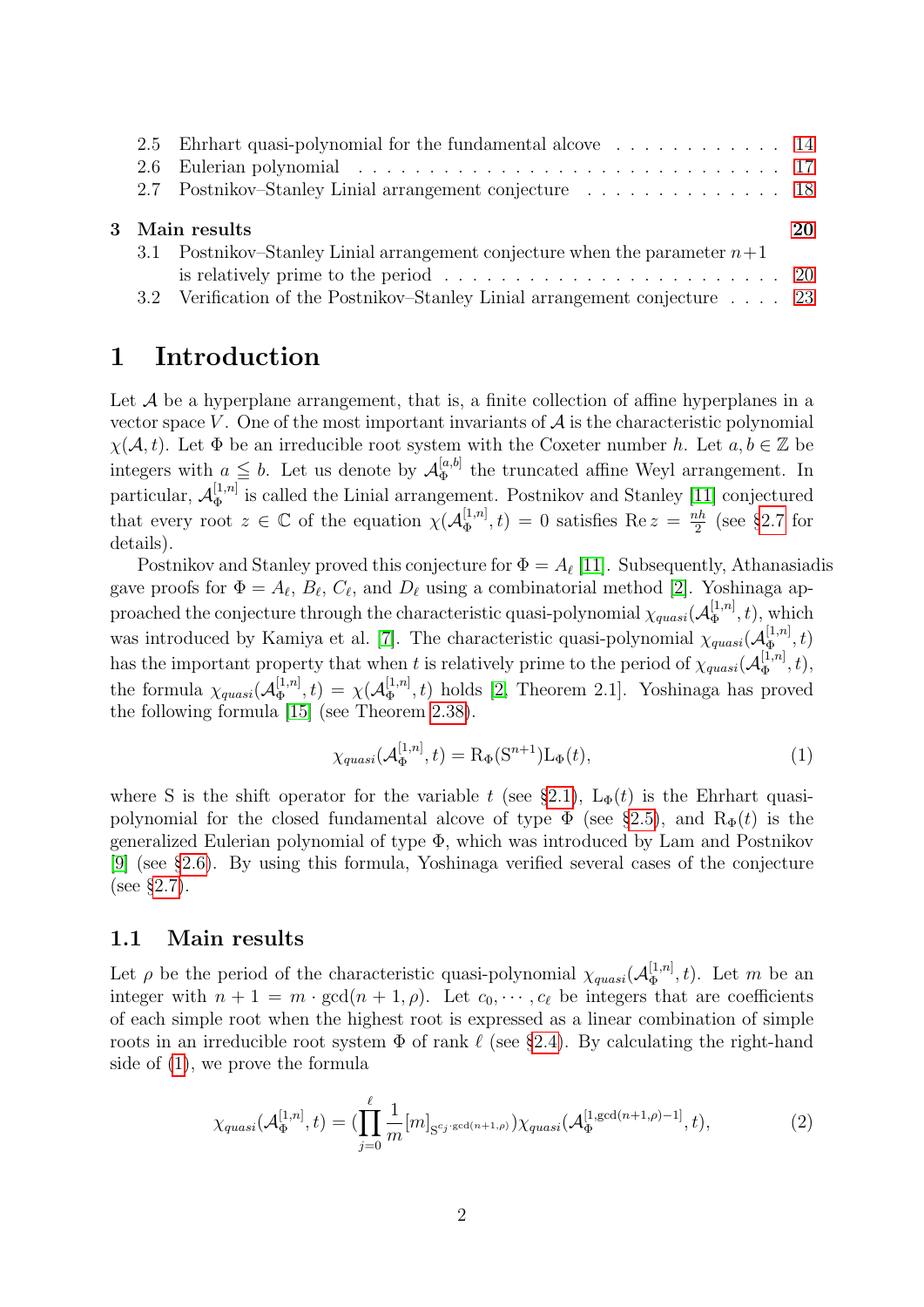where  $[m]_t = \frac{1-t^m}{1-t} = 1+t+\cdots+t^{m-1}$  (see Theorem [3.4\)](#page-20-0). Furthermore, the characteristic quasi-polynomial  $\chi_{quasi}(\mathcal{A}_{\Phi}^{[1,n]})$  $\mathbb{E}_{\Phi}^{[1,n]}(t)$  has the period  $gcd(n+1,\rho)$ . In particular, when the parameter  $n+1$  is relatively prime to the period  $\rho$  of the Ehrhart quasi-polynomial  $L_{\Phi}(t)$ , that is,  $gcd(n + 1, \rho) = 1$ , we have

<span id="page-2-1"></span>
$$
\chi_{quasi}(\mathcal{A}_{\Phi}^{[1,n]},t) = (\prod_{j=0}^{\ell} \frac{1}{n+1}[n+1]_{\mathcal{S}^{c_j}})t^{\ell}
$$
(3)

from [\(2\)](#page-1-3) (see Theorem [3.6\)](#page-20-1). In this case, from [\(3\)](#page-2-1) and the technique used by Postnikov and Stanley in [\[11\]](#page-25-0) (see Lemma [3.5\)](#page-20-2), we see that the conjecture holds. In addition, we prove the formula for the characteristic polynomial

<span id="page-2-2"></span>
$$
\chi(\mathcal{A}_{\Phi}^{[1,\gcd(n+1,\rho)-1]},t) = (\prod_{j=0}^{\ell} \frac{1}{\eta} [\eta]_{S^{c_j:\gcd(n+1,\text{rad}(\rho))}}) \chi(\mathcal{A}_{\Phi}^{[1,\gcd(n+1,\text{rad}(\rho))-1]},t), \tag{4}
$$

where  $\eta = \frac{\gcd(n+1,\rho)}{\gcd(n+1,\text{rad}(\rho))}$  (see Theorem [3.9\)](#page-21-0). From [\(2\)](#page-1-3) and [\(4\)](#page-2-2), if all roots of the characteristic polynomial  $\chi(\mathcal{A}_{\Phi}^{[1, \gcd(n+1, \text{rad}(\rho)) - 1]}$  $\left[\frac{(1, \gcd(n+1, \text{rad}(\rho)) - 1)}{2}, t\right]$  have the same real part  $\frac{(\gcd(n+1, \text{rad}(\rho)) - 1)h}{2}$ , then the same method as for [\(3\)](#page-2-1) can be used to show that  $\chi(A_{\Phi}^{[1,n]}$  $\mathbb{E}_{\Phi}^{[1,n]}(t)$  satisfies the conjecture. We can check the conjecture for  $\Phi \in \{E_6, E_7, E_8, F_4\}$  by computing the real part of all roots of  $\chi$ ( $\mathcal{A}_{\Phi}^{[1,\mathrm{gcd}(n+1,\rho)-1]}$  $\Phi_{\Phi}^{[1,\text{gcd}(n+1,\rho)-1]},t)$  using a computational approach.

### <span id="page-2-0"></span>1.2 Outline of the proof

To prove the conjecture, we transform the right-hand side of [\(1\)](#page-1-2) into a suitable form. One of the difficulties in this transformation is that the shift operator S acts on a quasipolynomial, not a polynomial. To overcome this difficulty, we introduce the operator  $\overline{S}$ , which acts on a constituent of a quasi-polynomial (Definition [2.13\)](#page-9-0). Additionally, we define a quasi-polynomial  $\tilde{f}^i(t)$  from a quasi-polynomial  $f(t)$  (Definition [2.6\)](#page-6-0). The quasipolynomial  $\tilde{f}^{i}(t)$  is like an average of the constituents of the quasi-polynomial  $f(t)$ , and its minimal period is a divisor of the integer i. Using a generalization of Lemma 2.2 in  $[2]$ (Lemma [2.4\)](#page-5-1), for a quasi-polynomial  $f(t)$  of degree  $\ell$  and period  $\rho$ , we obtain the formula

<span id="page-2-4"></span>
$$
[c]_{\mathcal{S}^m}^{\ell+1} g(\mathcal{S}^m) f(t) = [c]_{\overline{\mathcal{S}}^m}^{\ell+1} g(\overline{\mathcal{S}}^m) \tilde{f}^{\gcd(m,\rho)}(t), \tag{5}
$$

where  $q(S)$  is the substituted shift operator S for a polynomial  $q(t)$  (Proposition [2.17\)](#page-11-1).

The Ehrhart quasi-polynomial  $L_{\Phi}(t)$  decomposes into several quasi-polynomials that have a degree and period that is less than or equal to its own degree and period:

<span id="page-2-5"></span>
$$
L_{\Phi}(t) = \sum_{k \in \{\hat{c}_0, \cdots, \hat{c}_{\hat{\ell}}\}} L_k^{(\ell_k)}(t),\tag{6}
$$

where  $\hat{c}_0, \cdots, \hat{c}_{\hat{\ell}}$  are all the different integers in  $c_0, \cdots, c_{\ell}, \ell_{\hat{c}_k} + 1$  is the number of multiples of  $\hat{c}_k$  in  $c_0, \dots, c_\ell$  (see §[2.5\)](#page-13-1), and  $\mathcal{L}_k^{(\ell_k)}(t)$  is a quasi-polynomial of degree  $\ell_k$  with period k (Proposition [2.27\)](#page-15-0). This decomposition is well matched with the following decomposition of generalized Eulerian polynomials, which was proved in [\[9\]](#page-25-3).

<span id="page-2-3"></span>
$$
\mathbf{R}_{\Phi}(t) = [c_0]_t[c_1]_t \cdots [c_\ell]_t \mathbf{A}_\ell(t),\tag{7}
$$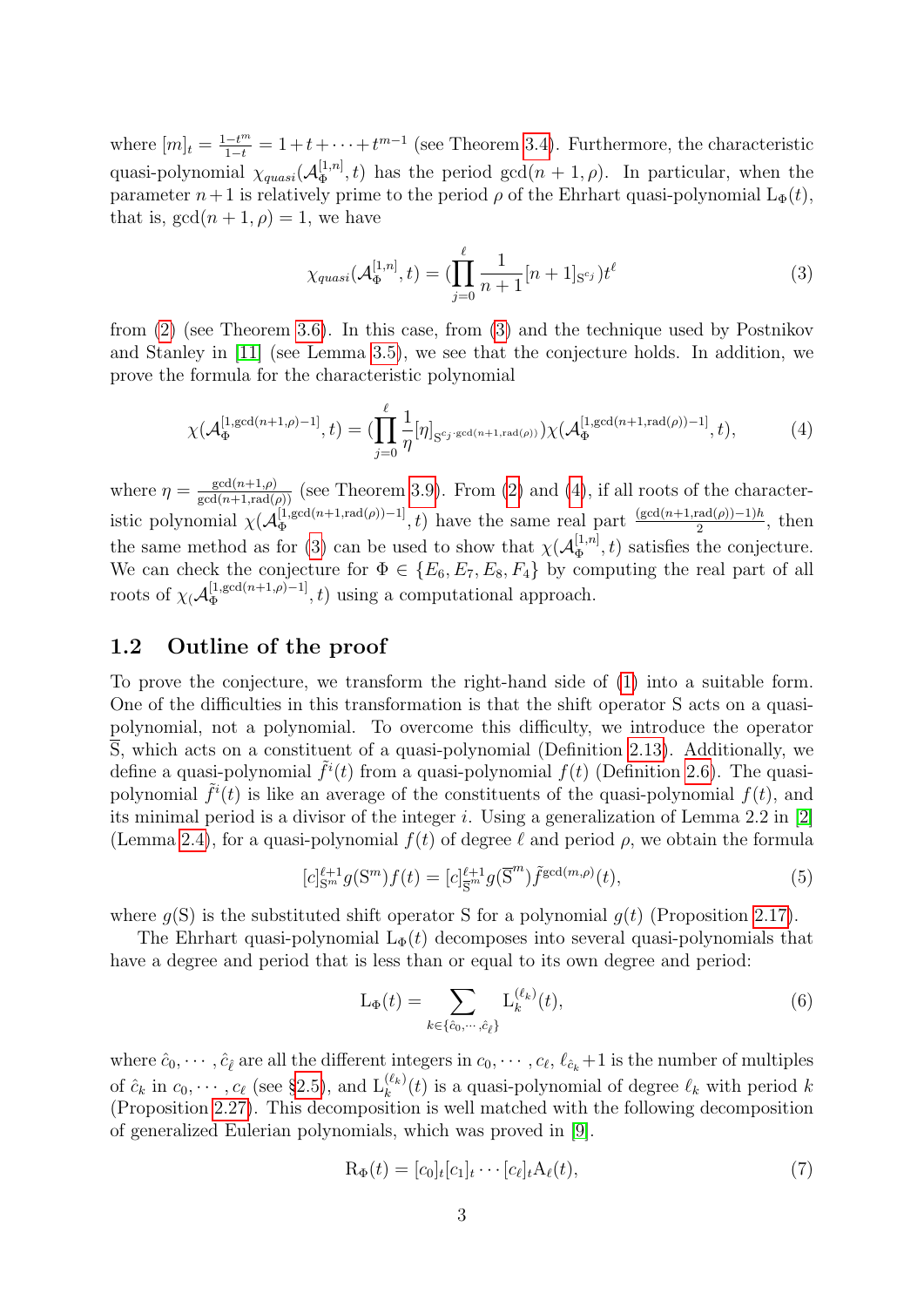where  $A_{\ell}(t)$  is the Eulerian polynomial (Theorem [2.33\)](#page-17-1). The right-hand side of [\(7\)](#page-2-3) has the divisor  $\left[\hat{c}_k\right]_t^{\ell_{\hat{c}_k}+1}$  $\ell_{\hat{c}_k}^{\ell_{\hat{c}_k}+1}$ . Hence, we can apply [\(5\)](#page-2-4) to each  $\mathcal{L}_{\hat{c}_k}^{(\ell_{\hat{c}_k})}$  $(\hat{c}_k^{(c_k)}(t))$  of [\(6\)](#page-2-5). From the above argument, we have the formula

<span id="page-3-3"></span>
$$
R_{\Phi}(S^{n+1})L_{\Phi}(t) = R_{\Phi}(\overline{S}^{n+1})\tilde{L}_{\Phi}^{\gcd(n+1,\rho)}(t),
$$
\n(8)

(see Theorem [3.1\)](#page-19-2). We can think of the operator  $R_{\Phi}(\overline{S}^{n+1})$  as acting on a polynomial, or more precisely, on a constituent of the quasi-polynomial  $\tilde{L}_{\Phi}^{gcd(n+1,\rho)}$  $\int_{\Phi}^{\text{gcd}(n+1,\rho)}(t)$ . Thus, we can easily calculate the right-hand side of [\(8\)](#page-3-3) and prove [\(2\)](#page-1-3).

The remainder of this paper is organized as follows. Section [2](#page-3-0) contains some preliminaries required to prove the main results. First, we prove a generalization of Athanasiadis' Lemma [\[2\]](#page-25-1) in §[2.1.](#page-3-1) In §[2.2,](#page-5-0) we introduce the operator  $\overline{S}$  and a quasi-polynomial  $\tilde{f}^i(t)$ , and prove [\(5\)](#page-2-4). In §[2.3,](#page-11-0) we prove that a decomposition of a quasi-polynomial holds using a generating function. In §[2.4,](#page-13-0) §[2.5,](#page-13-1) and §[2.6,](#page-16-0) we prepare several concepts required to explain Yoshinaga's results [\[15\]](#page-26-0) for the characteristic quasi-polynomial  $\chi_{quasi}(\mathcal{A}_{\Phi}^{[1,n]})$  $\Phi_{\Phi}^{[1,n]},t),$ which is explained together with the Postnikov–Stanley Linial arrangement conjecture in §[2.7.](#page-17-0) The explanations in §[2.1.1,](#page-3-2) §[2.4,](#page-13-0) §[2.5,](#page-13-1) §[2.6,](#page-16-0) and §[2.7](#page-17-0) are based on [\[15\]](#page-26-0). We prove [\(2\)](#page-1-3), [\(3\)](#page-2-1), and [\(4\)](#page-2-2) in §[3.1.](#page-19-1) We present a table of the characteristic polynomial  $\chi(\mathcal{A}_{\Phi}^{[1,n]})$  $\mathcal{L}_\Phi^{[1,n]},t)$ and the real part of all of its roots for  $\Phi \in \{E_6, E_7, E_8, F_4\}$  in §[3.2.](#page-22-0)

### <span id="page-3-0"></span>2 Preliminaries

#### <span id="page-3-1"></span>2.1 Shift operator and congruence

#### <span id="page-3-2"></span>2.1.1 Shift operator

Let  $f : \mathbb{Z} \to \mathbb{C}$  be a partial function, that is, a function defined on a subset of  $\mathbb{Z}$ . Define the action of the shift operator by

$$
Sf(t) = f(t-1). \tag{9}
$$

More generally, for a polynomial  $g(S) = \sum_k a_k S^k$  in S, the action is defined by

$$
g(S)f(t) = \sum_{k} a_k f(t - k).
$$
\n(10)

**Proposition 2.1.** ([\[15\]](#page-26-0), Proposition 2.8) Let  $q(S) \in \mathbb{C}[S]$  and  $f(t) \in \mathbb{C}[t]$ . Suppose deg  $f = \ell$ . Then,  $g(S)f(t) = 0$  if and only if  $(1 - S)^{\ell+1}$  divides  $g(S)$ .

Remark 2.2. Note that, because  $(1 - S)f(t) = f(t) - f(t-1)$  is the difference operator,  $\deg(1-S)f = \deg f - 1$ . Hence, inductively,  $(1-S)^{\deg f+1}f(t) = 0$ . Proposition [2.1](#page-3-1) implies that if polynomials  $g_1(S)$  and  $g_2(S)$  satisfy the congruence

<span id="page-3-4"></span>
$$
g_1(t) \equiv g_2(t) \bmod (1-t)^{\ell+1}, \tag{11}
$$

then for any polynomial  $f(t)$  of degree less than or equal to  $\ell$ ,

$$
g_1(S)f(t) = g_2(S)f(t),
$$
\n(12)

since  $(1 - S)^{\ell+1} f(t) = 0$ . Conversely, when  $g_1(S)f(t) = g_2(S)f(t)$  for a polynomial  $f(t)$  of degree  $\ell$ , [\(11\)](#page-3-4) holds.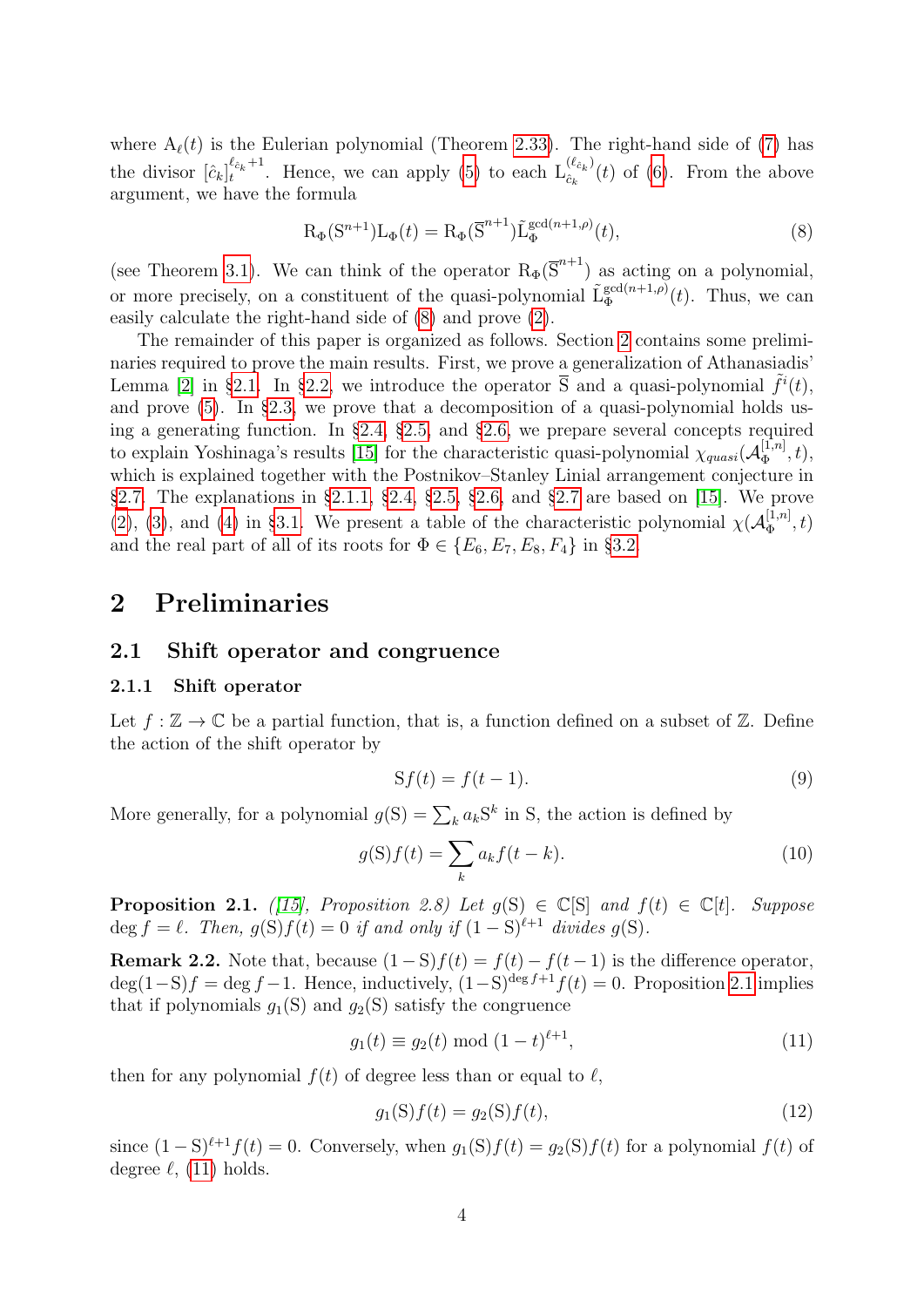#### <span id="page-4-0"></span>2.1.2 Congruence

Lemmas [2.3](#page-4-1) and [2.4](#page-5-1) are generalizations of Lemma 2.2 in [\[2\]](#page-25-1). The proofs of these lemmas are very similar to the proof given by Athanasiadis [\[2\]](#page-25-1). Let  $[c]_t := \frac{1-t^c}{1-t} = 1+t+\cdots+t^{c-1}$ , where  $c$  is a non-negative integer.

<span id="page-4-1"></span>**Lemma 2.3.** If  $g(t) = \sum_k a_k t^k$  is a polynomial and n is a positive integer, then  $g(t)$  can be divided by  $[n]_t^{\ell+1}$  if and only if the following formulas hold for any integer  $r \in \{0, 1, \dots, \ell\}$ .

$$
\sum_{k\equiv 0 \bmod n} a_k k^r = \sum_{k\equiv 1 \bmod n} a_k k^r = \dots = \sum_{k\equiv n-1 \bmod n} a_k k^r.
$$
 (13)

*Proof.* Let  $\omega := e^{\frac{2\pi\sqrt{-1}}{n}}$ . First, suppose that  $g(t) = [n]_t^{\ell+1} h(t)$ , where  $h(t)$  is a polynomial.

$$
\sum_{k} a_{k} k^{r} t^{k} = \left(t \frac{d}{dt}\right)^{r} [n]_{t}^{\ell+1} h(t).
$$

Since  $r \leq \ell$  and using Leibniz's rule,

$$
\sum_{k} a_{k} k^{r} \omega^{k} = 0.
$$

From  $\omega^n = 1$ ,

$$
\left(\sum_{k\equiv 0 \bmod n} a_k k^r\right) + \left(\sum_{k\equiv 1 \bmod n} a_k k^r \omega\right) + \cdots + \left(\sum_{k\equiv n-1 \bmod n} a_k k^r \omega^{n-1}\right) = 0.
$$

Let  $s_i^{(r)}$  $i^{(r)} := \sum_{k \equiv i \bmod n} a_k k^r$ . Then,

$$
s_0^{(r)} + s_1^{(r)}\omega + \dots + s_{n-1}^{(r)}\omega^{n-1} = 0.
$$

Since  $\omega^2, \dots, \omega^{n-1}$  are also *n*-th roots of unity, we obtain the formulas

<span id="page-4-2"></span>
$$
s_0^{(r)} + s_1^{(r)}\omega + \cdots + s_{n-1}^{(r)}\omega^{n-1} = 0,
$$
  
\n
$$
s_0^{(r)} + s_1^{(r)}\omega^2 + \cdots + s_{n-1}^{(r)}\omega^{2(n-1)} = 0,
$$
  
\n
$$
\vdots
$$
  
\n
$$
s_0^{(r)} + s_1^{(r)}\omega^{n-1} + \cdots + s_{n-1}^{(r)}\omega^{(n-1)^2} = 0.
$$
\n(14)

Let  $s := (s_0^{(r)}$  $\mathcal{S}_0^{(r)}$  ,  $\mathcal{S}_1^{(r)}$  $s_1^{(r)}, \cdots, s_{n-1}^{(r)}$  $_{n-1}^{(r)}$ <sup>T</sup>. Let us define an  $(n-1) \times n$  matrix W as

$$
W := \left(\begin{array}{cccc} 1 & \omega & & \ldots & \omega^{n-1} \\ 1 & \omega^2 & & \ldots & \omega^{2(n-1)} \\ \vdots & \vdots & & \ddots & \vdots \\ 1 & \omega^{n-1} & & \ldots & \omega^{(n-1)^2} \end{array}\right).
$$

We rewrite [\(14\)](#page-4-2) as  $Ws = 0$ . Since  $\omega$  is primitive, we have that  $\dim(\ker W) = 1$  from Vandermonde's determinant. By  $(1, \dots, 1) \in \ker W$ , we obtain the formula  $s_0^{(r)} = \dots =$  $s_{n-}^{(r)}$  $s_0^{(r)}$ . Conversely, suppose that  $s_0^{(r)} = \cdots = s_{n-r}^{(r)}$  $_{n-1}^{(r)}$  for any  $r \in \{0, 1, \cdots, \ell\}$ . Then, for any  $r \in \{0, 1, \cdots, \ell\}$  and  $m \in \{0, \cdots, n-1\}$ ,

$$
\left(t\frac{d}{dt}\right)^{r}g(t)\Big|_{t=\omega} = \sum_{k} a_{k}k^{r}(\omega^{m})^{k} = 0.
$$
\n(15)

By induction on the parameter  $\ell$ , we find that the polynomial  $[n]_t^{\ell+1}$  divides  $g(t)$ .  $\Box$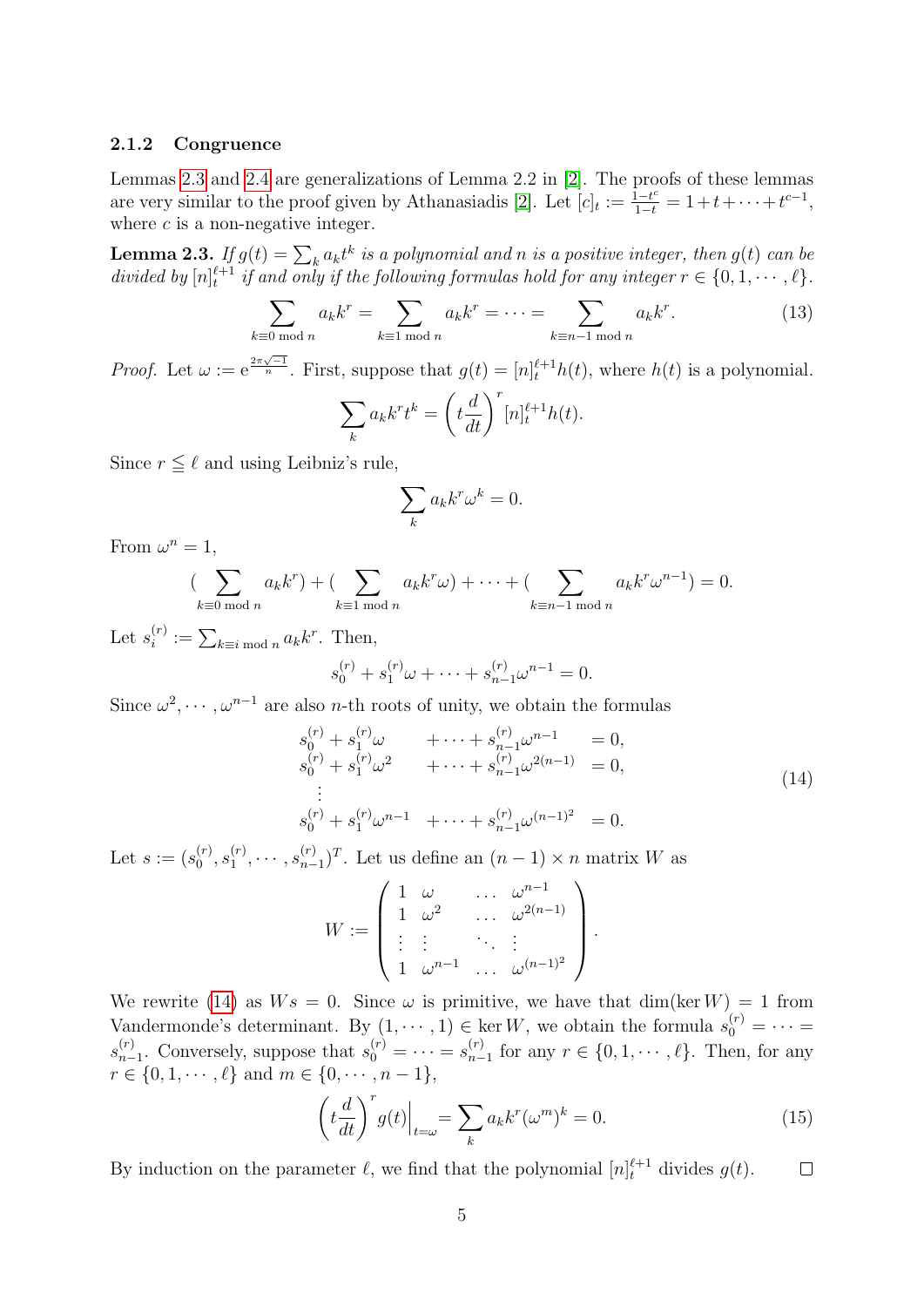We prove the following lemma using Lemma [2.3.](#page-4-1)

<span id="page-5-1"></span>**Lemma 2.4.** If  $g(t) = \sum_k a_k t^k$  is a polynomial and n is a positive integer, then a polynomial  $g(t)$  can be divided by  $[n]_t^{\ell+1}$  if and only if the following formulas hold.

$$
\frac{1}{n}g(t) \equiv \sum_{k \equiv 0 \bmod n} a_k t^k \equiv \dots \equiv \sum_{k \equiv n-1 \bmod n} a_k t^k \mod (1-t)^{\ell+1}.
$$
 (16)

*Proof.* First, suppose that  $g(t) = [n]_t^{\ell+1} h(t)$ , where  $h(t)$  is a polynomial. We prove the formula using the shift operator action on  $f(t) = t^{\ell}$ . For any  $j \in \{0, 1, \dots, n-1\}$ ,

$$
\sum_{k \equiv j \bmod n} a_k \mathbf{S}^k t^{\ell} = \sum_{k \equiv j \bmod n} a_k (t - k)^{\ell}
$$

$$
= \sum_{k \equiv j \bmod n} a_k \sum_{r=0}^{\ell} {\ell \choose r} (-1)^r k^r t^{\ell - r}
$$

$$
= \sum_{r=0}^{\ell} {\ell \choose r} (-1)^r (\sum_{k \equiv j \bmod n} a_k k^r) t^{\ell - r}.
$$

By Lemma [2.3,](#page-4-1)

$$
\sum_{k\equiv 0 \bmod n} a_k \mathbf{S}^k t^{\ell} = \sum_{k\equiv 1 \bmod n} a_k \mathbf{S}^k t^{\ell} = \cdots = \sum_{k\equiv n-1 \bmod n} a_k \mathbf{S}^k t^{\ell}.
$$

Thus, for any  $j \in \{1, \cdots, n\},\$ 

$$
\frac{1}{n}g(S)t^{\ell} = \sum_{k \equiv j \bmod n} a_k S^k t^{\ell}.
$$

By Proposition [2.1,](#page-3-1)

$$
\frac{1}{n}g(t) \equiv \sum_{k \equiv j \bmod n} a_k t^k \mod (1-t)^{\ell+1}.
$$

The converse is proved by following the above proof in reverse.

### <span id="page-5-0"></span>2.2 Quasi-polynomial

A function  $f : \mathbb{Z} \to \mathbb{C}$  is called a quasi-polynomial if there exists a positive integer  $n > 0$ and polynomials  $f_1(t), \dots, f_n(t) \in \mathbb{C}[t]$  such that

$$
f(t) = \begin{cases} f_1(t), & t \equiv 1 \mod n, \\ f_2(t), & t \equiv 2 \mod n, \\ \vdots \\ f_{n-1}(t), & t \equiv n-1 \mod n, \\ f_n(t), & t \equiv 0 \mod n. \end{cases}
$$
(17)

Such a n is called the period of the quasi-polynomial  $f(t)$ . The minimum of the period of  $f(t)$  is called the minimal period. The polynomials  $f_1(t), \dots, f_n(t)$  are the constituents of  $f(t)$ . We define deg  $f := \max_{1 \leq i \leq n} \deg f_i$  as the degree of a quasi-polynomial  $f(t)$ . Moreover, if  $f_r(t) = f_{\gcd(r,n)}(t)$  for any  $r \in \{1, \dots, n\}$ , then we say that the quasi-polynomial  $f(t)$ has the gcd-property.

 $\Box$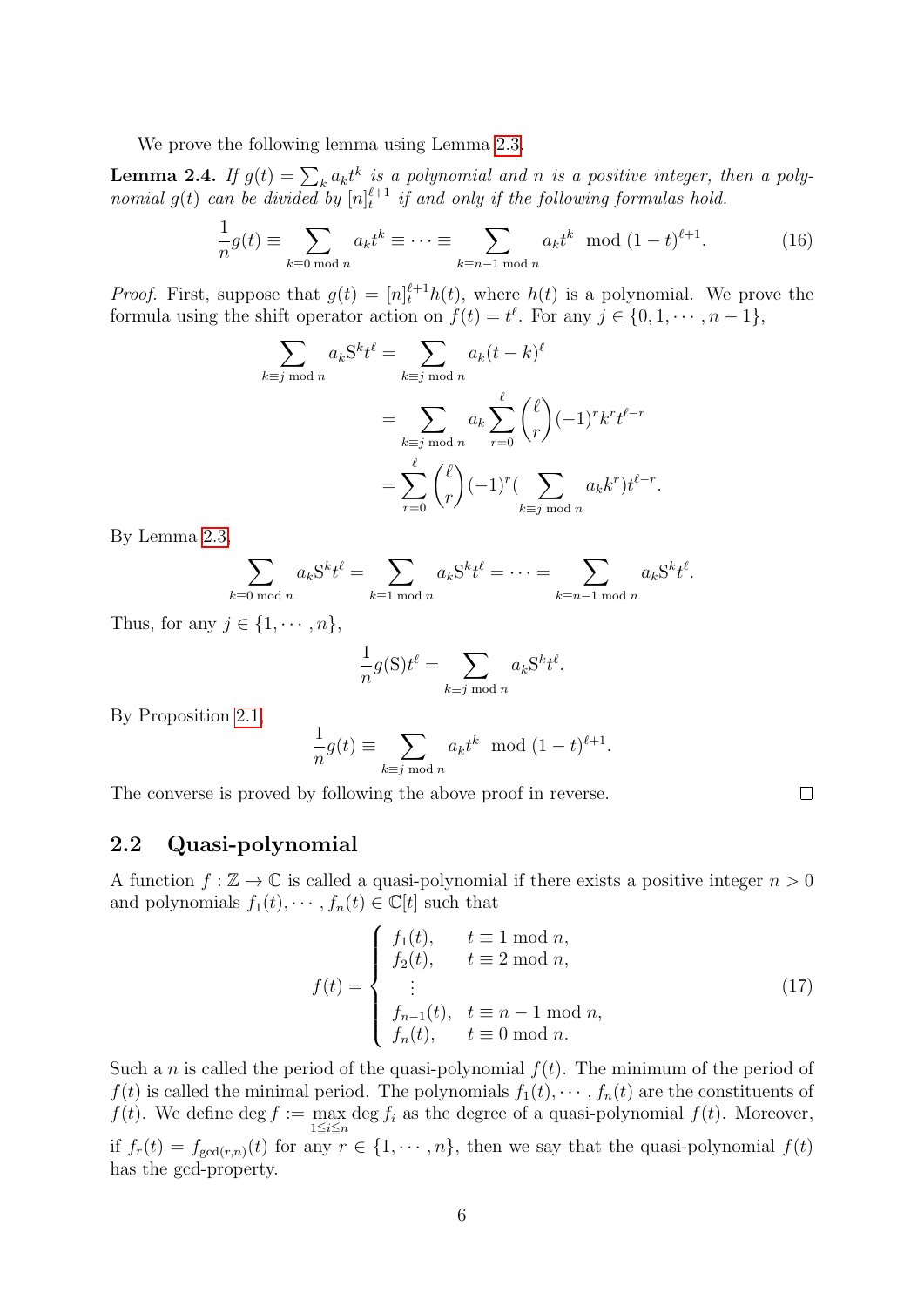Remark 2.5. We can express a quasi-polynomial as

$$
f(t) = p^{\ell}(t)t^{\ell} + p^{\ell-1}(t)t^{\ell-1} + \cdots + p^0(t),
$$

where  $p^{\ell}(t), \dots, p^{0}(t)$  are periodic functions. The minimal period of a quasi-polynomial  $f(t)$  is the least common multiple of the periods of the periodic functions  $p^{\ell}(t), \dots, p^{0}(t)$ .

<span id="page-6-0"></span>**Definition 2.6.** Let  $f(t)$  be a quasi-polynomial with minimal period n. Let s be a positive integer.

$$
f(t) = \begin{cases} f_1(t), & t \equiv 1 \mod sn, \\ f_2(t), & t \equiv 2 \mod sn, \\ \vdots \\ f_{sn-1}(t), & t \equiv sn-1 \mod sn, \\ f_{sn}(t), & t \equiv 0 \mod sn. \end{cases}
$$

We define the action of the symmetric group  $\mathfrak{S}_{sn}$  on a quasi-polynomial as follows.

$$
f^{\sigma}(t) := \begin{cases} f_{\sigma^{-1}(1)}(t), & t \equiv 1 \mod sn, \\ f_{\sigma^{-1}(2)}(t), & t \equiv 2 \mod sn, \\ \vdots \\ f_{\sigma^{-1}(sn-1)}(t), & t \equiv sn-1 \mod sn, \\ f_{\sigma^{-1}(sn)}(t), & t \equiv 0 \mod sn, \end{cases}
$$

where  $\sigma \in \mathfrak{S}_{sn}$ . Let  $\sigma_{sn}$  be the cyclic permutation  $(1, 2, \dots, sn) \in \mathfrak{S}_{sn}$ . For any positive integer s, we have  $f^{\sigma_{sn}}(t) = f^{\sigma_n}(t)$ . In other words, the action of the cyclic permutation  $\sigma_{sn} = (1, \dots, sn)$  on  $f(t)$  does not depend on s. From now on, we denote a cyclic permutation  $(1, \dots, n)$  by  $\sigma$ , where n takes the minimal period of a quasi-polynomial on which  $\sigma$  acts in each case. Let k be an integer. Define the following quasi-polynomial for  $k$ :

$$
\tilde{f}^{k}(t) := \frac{f(t) + f^{\sigma^{k}}(t) + f^{\sigma^{2k}}(t) + \dots + f^{\sigma^{(n-1)k}}(t)}{n}.
$$
\n(18)

**Remark 2.7.** (1) Let *n* be a period of  $f(t)$ . Let *k* be a divisor of *n* and  $m := \frac{n}{k}$ . The quasi-polynomial  $\tilde{f}^k(t)$  has the period k.

$$
\tilde{f}^{k}(t) = \begin{cases}\n\frac{f_{1}(t) + f_{k+1}(t) + f_{2k+1}(t) + \dots + f_{(m-1)k+1}(t)}{m}, & t \equiv 1 \mod k, \\
\frac{f_{2}(t) + f_{k+2}(t) + f_{2k+2}(t) + \dots + f_{(m-1)k+2}(t)}{m}, & t \equiv 2 \mod k, \\
\vdots \\
\frac{f_{k-1}(t) + f_{2k-1}(t) + f_{3k-1}(t) + \dots + f_{mk-1}(t)}{m}, & t \equiv k-1 \mod k, \\
\frac{f_{k}(t) + f_{2k}(t) + f_{3k}(t) + \dots + f_{mk}(t)}{m}, & t \equiv 0 \mod k.\n\end{cases}
$$

<span id="page-6-2"></span>(2) When a quasi-polynomial  $f(t)$  has a period n, we have that  $\tilde{f}^k(t) = \tilde{f}^{k+n}(t)$ .

<span id="page-6-1"></span>**Lemma 2.8.** Let  $f(t)$ ,  $g(t)$ , and  $h(t)$  be quasi-polynomials such that  $f(t) = g(t) + h(t)$ holds. Then,  $f^{\sigma}(t) = g^{\sigma}(t) + h^{\sigma}(t)$ , that is, the action of the cyclic permutation  $\sigma$  is linear.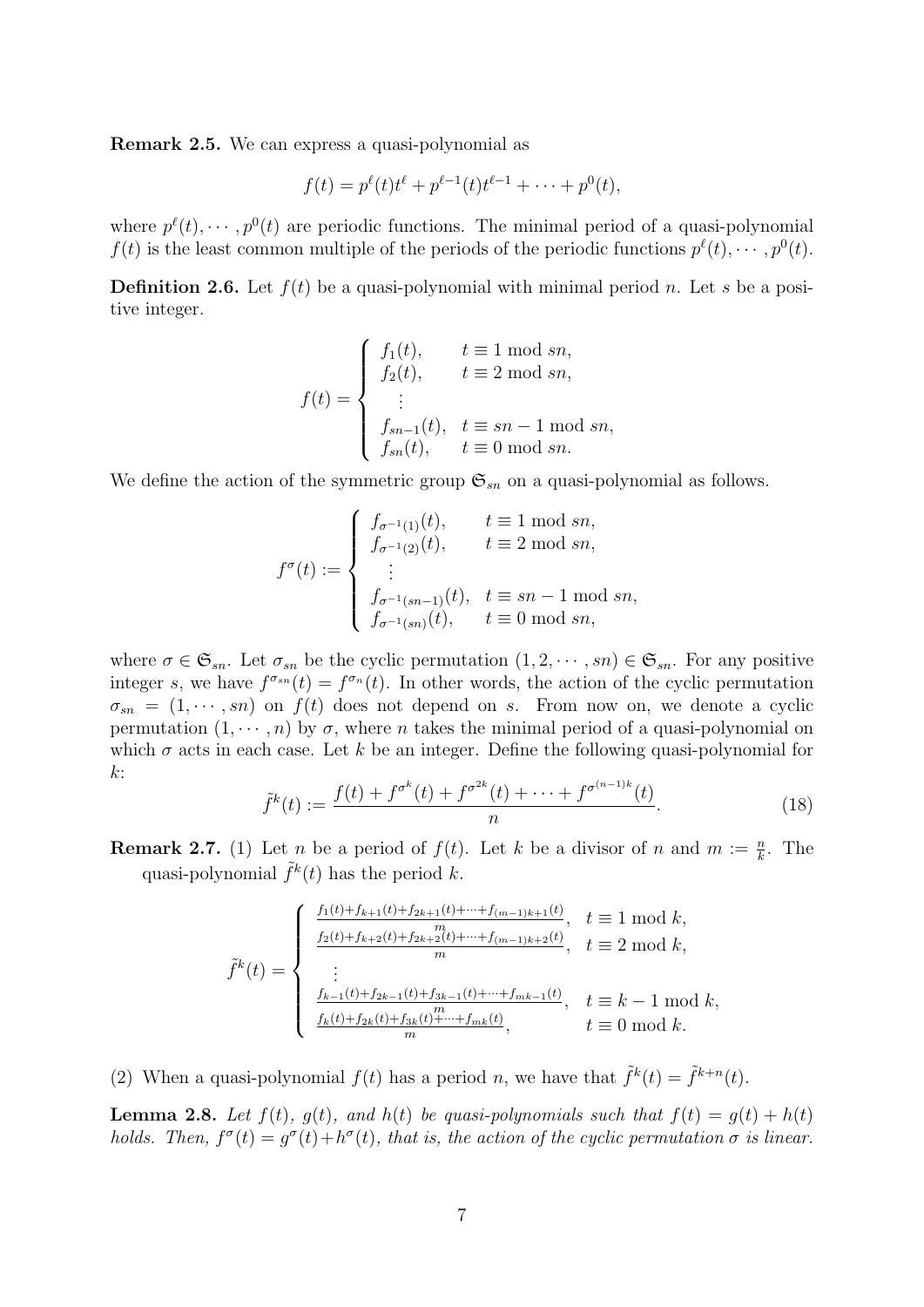*Proof.* Let n be the minimal period of  $f(t)$ . Let sn be the least common multiple of the minimal periods of  $g(t)$  and  $h(t)$ . Let  $g_i(t)$  and  $h_i(t)$  be constituents of  $g(t)$  and  $h(t)$ for  $t \equiv j \mod sn$ . Let  $\sigma_{sn} := (1, \dots, sn)$ . Note that we use the notation  $\sigma$  as the cyclic permutation for the minimal period of a quasi-polynomial on which  $\sigma$  acts, and we have

$$
f^{\sigma}(t) = f^{\sigma_{sn}}(t) = \begin{cases} g_{\sigma_{sn}^{-1}(1)}(t) + h_{\sigma_{sn}^{-1}(1)}(t), & t \equiv 1 \mod sn, \\ g_{\sigma_{sn}^{-1}(2)}(t) + h_{\sigma_{sn}^{-1}(2)}(t), & t \equiv 2 \mod sn, \\ \vdots \\ g_{\sigma_{sn}^{-1}(sn-1)}(t) + h_{\sigma_{sn}^{-1}(sn-1)}(t), & t \equiv sn-1 \mod sn, \\ g_{\sigma_{sn}^{-1}(sn)}(t) + h_{\sigma_{sn}^{-1}(sn)}(t), & t \equiv 0 \mod sn \\ = g^{\sigma_{sn}}(t) + h^{\sigma_{sn}}(t) \\ = g^{\sigma}(t) + h^{\sigma}(t). \end{cases}
$$

<span id="page-7-2"></span>**Lemma 2.9.** Let  $f(t)$ ,  $g(t)$ , and  $h(t)$  be quasi-polynomials such that  $f(t) = g(t) + h(t)$ holds. Let k be an integer. Then,  $\tilde{f}^k(t) = \tilde{g}^k(t) + \tilde{h}^k(t)$ .

*Proof.* Let  $n_0, n_1, n_2$  be the minimal period of each  $f(t), g(t), h(t)$ . Note that  $n_1n_2$  is a multiple of  $n_0$ . Then, by Lemma [2.8,](#page-6-1) Remark [2.7](#page-0-0) [\(2\)](#page-6-2),

$$
\tilde{f}^{k}(t) = \frac{f(t) + f^{\sigma^{k}}(t) + \dots + f^{\sigma^{(n_{0}-1)k}}}{n_{0}}
$$
\n
$$
= \frac{f(t) + f^{\sigma^{k}}(t) + \dots + f^{\sigma^{(n_{1}n_{2}-1)k}}}{n_{1}n_{2}}
$$
\n
$$
= \frac{(g(t) + h(t)) + (g^{\sigma^{k}}(t) + h^{\sigma^{k}}(t)) + \dots + (g^{\sigma^{(n_{1}n_{2}-1)k}}(t) + h^{\sigma^{(n_{1}n_{2}-1)k}}(t))}{n_{1}n_{2}}
$$
\n
$$
= \frac{g(t) + g^{\sigma^{k}}(t) + \dots + g^{\sigma^{(n_{1}n_{2}-1)k}}(t)}{n_{1}n_{2}} + \frac{h(t) + h^{\sigma^{k}}(t) + \dots + h^{\sigma^{(n_{1}n_{2}-1)k}}(t)}{n_{1}n_{2}}
$$
\n
$$
= \frac{n_{2}(g(t) + g^{\sigma^{k}}(t) + \dots + g^{\sigma^{(n_{1}-1)k}}(t))}{n_{1}n_{2}} + \frac{n_{1}(h(t) + h^{\sigma^{k}}(t) + \dots + h^{\sigma^{(n_{2}-1)k}}(t))}{n_{1}n_{2}}
$$
\n
$$
= \tilde{g}^{k}(t) + \tilde{h}^{k}(t).
$$

<span id="page-7-1"></span>**Proposition 2.10.** Let  $f(t)$  be a quasi-polynomial with period n. Let k be an integer.

$$
\tilde{f}^k(t) = \tilde{f}^{\gcd(k,n)}(t). \tag{19}
$$

 $\Box$ 

 $\Box$ 

In particular, the quasi-polynomial  $\tilde{f}^k(t)$  has the period  $gcd(k, n)$ . *Proof.* Let  $[b] := b + n\mathbb{Z} \in \mathbb{Z}/n\mathbb{Z}$ . We will prove that

<span id="page-7-0"></span>
$$
\{[k], [2k], \cdots, [(n-1)k]\} = \{[\gcd(k, n)], [2\gcd(k, n)], \cdots, [(n-1)\gcd(k, n)]\}.
$$
 (20)

If [\(20\)](#page-7-0) holds, then from the relation  $f^{\sigma^i}(t) = f^{\sigma^{i+n}}(t)$ , we have that

$$
f(t) + f^{\sigma^{k}}(t) + \cdots + f^{\sigma^{(n-1)k}}(t) = f(t) + f^{\sigma^{\gcd(k,n)}}(t) + \cdots + f^{\sigma^{(n-1)\gcd(k,n)}}(t).
$$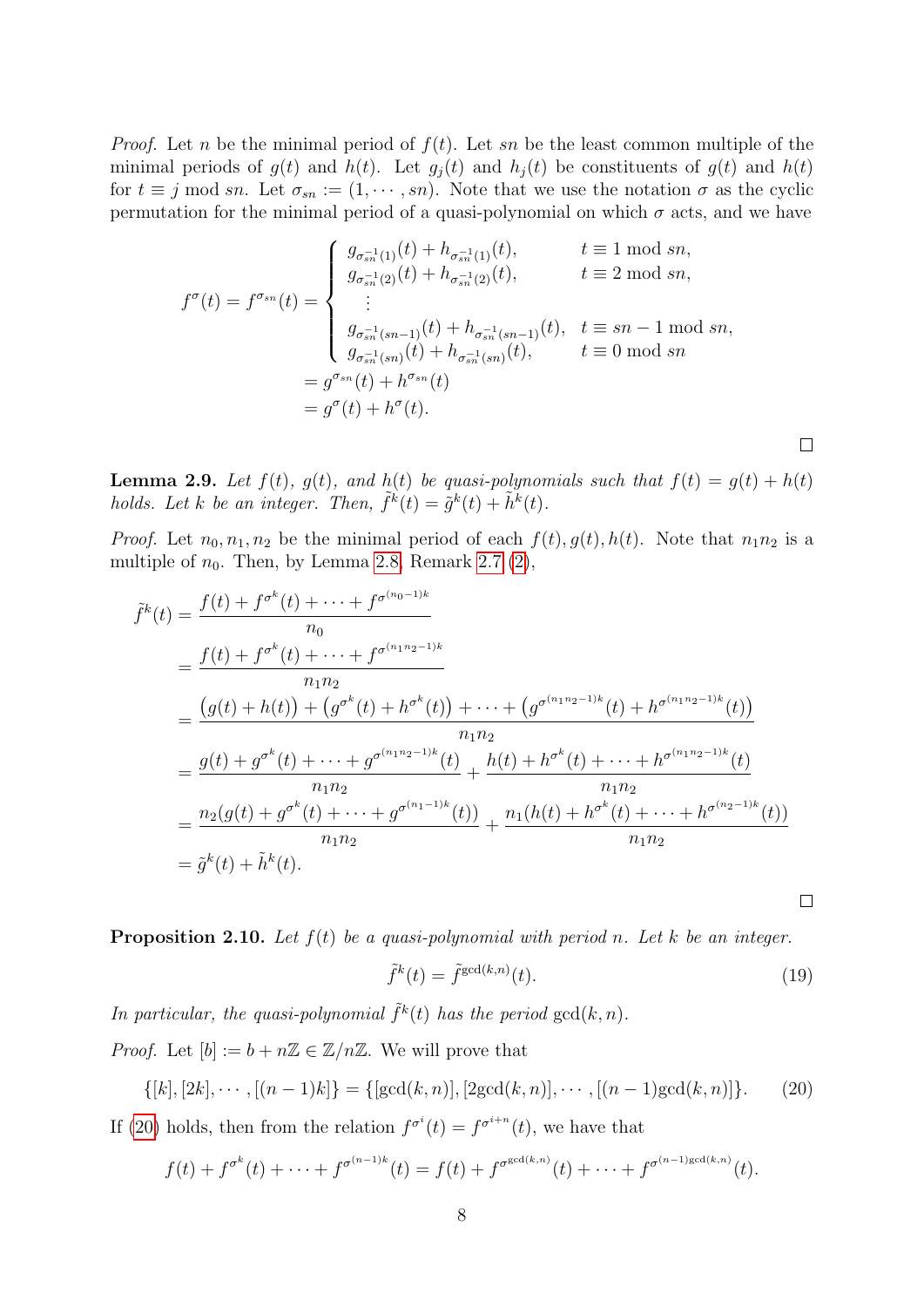First, if there exists an integer  $m \in \{1, \dots, n-1\}$  such that  $[m_{\frac{k}{gcd(k,n)}}] = [0]$  holds, then  $[mgcd(k, n)] = [0]$ . Actually, if we write  $m \frac{k}{gcd(k,n)} = qn$ , where  $q \in \mathbb{Z}$ , then the following formula holds.

$$
mgcd(k, n) = qn \frac{\gcd(k, n)}{k} \gcd(k, n)
$$

$$
= n \frac{\gcd(qk \gcd(k, n), qn \gcd(k, n))}{k}
$$

$$
= n \frac{\gcd(qk \gcd(k, n), mk)}{k}
$$

$$
= n \gcd(qgcd(k, n), m).
$$

In other words, if  $[m_{\frac{k}{\gcd(k,n)}}] = [0]$ , then

$$
[mk] = [m \frac{k}{\gcd(k,n)} \gcd(k,n)] = [0] \in \{ [\gcd(k,n)], [2 \gcd(k,n)], \cdots, [(n-1) \gcd(k,n)] \}.
$$

Next, we suppose that an integer  $m \in \{1, \dots, n-1\}$  satisfies  $[m \frac{k}{\gcd(k,n)}] \neq [0]$ . Then, there exists  $m_k \in \{1, \dots, n-1\}$  with  $[m_k] = [m \frac{k}{\gcd(k,n)}].$  Hence,

$$
[mk] = [m \frac{k}{\gcd(k,n)} \gcd(k,n)] = [m_k \gcd(k,n)] \in \{ [\gcd(k,n)], [2 \gcd(k,n)], \cdots, [(n-1) \gcd(k,n)] \}.
$$

Thus,  $\{[k], [2k], \cdots, [(n-1)k]\} \subset \{[\gcd(k, n)], [2\gcd(k, n)], \cdots, [(n-1)\gcd(k, n)]\}.$  Because the map

$$
\phi_{k_n}: \{[\gcd(k,n)], [2\gcd(k,n)], \cdots, [(n-1)\gcd(k,n)]\} \longrightarrow \{[k], [2k], \cdots, [(n-1)k]\} \cup \qquad \qquad \downarrow \qquad \qquad \downarrow
$$
  
[x]

is bijective, we have that  $\{[k], [2k], \cdots, [(n-1)k]\} = \{[\gcd(k, n)], [2\gcd(k, n)], \cdots, [(n-1)k]\}$ 1)gcd $(k, n)$ ].  $\Box$ 

We now prepare a lemma on greatest common divisors that will be used later.

<span id="page-8-0"></span>**Lemma 2.11.** Let n and d be integers. Then, for any integers  $\mu_0 \in \mathbb{Z}$ ,

$$
\gcd(d + \mu_0 \text{rad}(n) \gcd(d, n), n) = \gcd(d, n), \tag{21}
$$

where  $rad(n) := \prod$  $p:prime,p|n$ p is a radical of n.

*Proof.* Note that  $gcd(\frac{d}{gcd(d,n)}, \frac{n}{gcd(d,n)})$  $\frac{n}{\gcd(d,n)} = \frac{\gcd(d,n)}{\gcd(d,n)} = 1$ . Hence, for any integer  $\mu_0$ , we have that  $gcd(\frac{d}{gcd(d,n)} + \mu_0 rad(n), \frac{n}{gcd(d,n)})$  $\frac{n}{\gcd(d,n)}$ ) = 1. Therefore,

$$
gcd(d + \mu_0 rad(n) gcd(d, n), n)
$$
  
= gcd(d, n) gcd( $\frac{d}{gcd(d, n)} + \mu_0 rad(n), \frac{n}{gcd(d, n)})$   
= gcd(d, n).

 $\Box$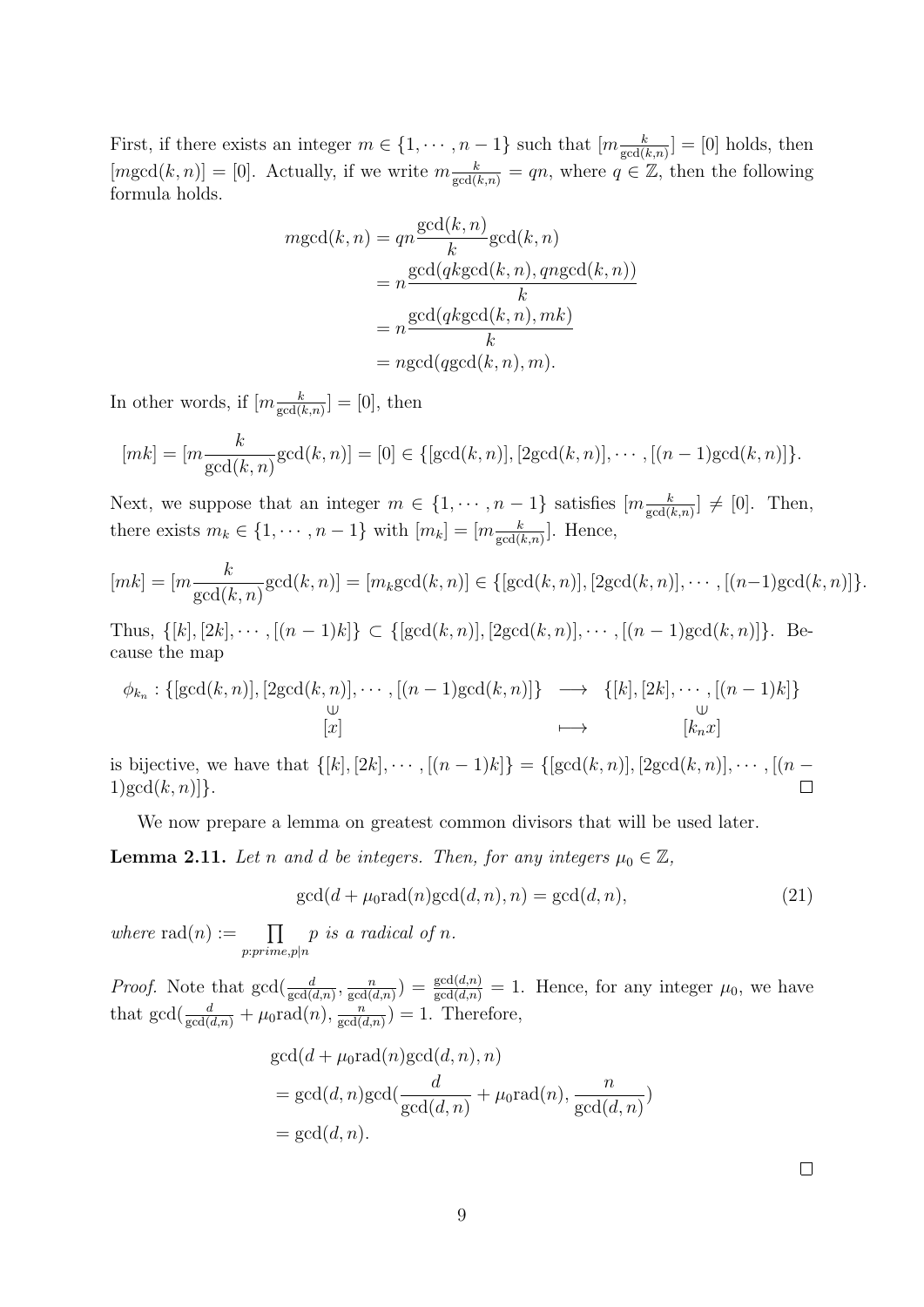<span id="page-9-4"></span>**Proposition 2.12.** Let  $f(t)$  be a quasi-polynomial of period n with the gcd-property. Let k be a positive integer. Let  $\tilde{f}_i^{\gcd(k,n)}$  $\tilde{f}_j^{\gcd(k,n)}(t)$  be the constituent of the quasi-polynomial  $\tilde{f}^{\gcd(k,n)}(t)$ for  $t \equiv j \mod \gcd(k, n)$ . If  $\gcd(j, n) = 1$ , then

$$
\tilde{f}_j^{\gcd(k,n)}(t) = \tilde{f}_j^{\gcd(k, \text{rad}(n))}(t). \tag{22}
$$

Proof. We will prove that

<span id="page-9-1"></span>
$$
\{\gcd(j+\mu \gcd(k,n),n)\}_{\mu=0}^{n-1} = \{\gcd(j+\mu \gcd(k,\mathrm{rad}(n)),n)\}_{\mu=0}^{n-1}.
$$
 (23)

If [\(23\)](#page-9-1) holds, then from the gcd-property of  $f(t)$ ,

$$
f_j(t) + f_{j + \gcd(k,n)}(t) + \cdots + f_{j + (n-1)\gcd(k,n)}(t)
$$
  
=  $f_j(t) + f_{j + \gcd(k, \text{rad}(n))}(t) + \cdots + f_{j + (n-1)\gcd(k, \text{rad}(n))}(t).$ 

Let  $[b] := b + \mathbb{Z}/n\mathbb{Z}$ . Let  $c := \frac{\gcd(k,n)}{\gcd(k,\text{rad}(n))}$ . For any integer  $\mu \in \{0, 1, \cdots, n-1\}$ , there exists  $\mu' \in \{0, 1, \dots, n-1\}$  such that  $[\mu'] = [\mu c]$ . Hence,  $\{\gcd(j + \mu \gcd(k, n), n)\}_{\mu=0}^{n-1} \subset \{\gcd(j + \mu) \}$  $\mu \gcd(k, \mathrm{rad}(n)), n) \}_{\mu=0}^{n-1}$ . Next, we set  $d := \gcd(k, n)$ . We write  $n = r_1^{s_1} r_2^{s_2} \cdots r_m^{s_m}$  and  $d = r_1^{q_1 i_1} r_2^{q_2 i_2} \cdots r_m^{q_m i_m}$ , where  $r_1, r_2, \cdots, r_m$  are primes,  $s_1, \cdots, s_m, q_1, \cdots, q_m$  are positive integers, and  $i_1, \dots, i_m \in \{0, 1\}$ , and then we define  $\check{d}_n := r_1^{s_1(1-i_1)}$  $r_1^{s_1(1-i_1)}r_2^{s_2(1-i_2)}$  $x_2^{s_2(1-i_2)} \cdots x_m^{s_m(1-i_m)}.$ Note that  $gcd(d, d_n) = 1$  and any divisor of n that is relatively prime to d divides  $\tilde{d}_n$ . We have  $\gcd(\frac{d}{\gcd(k,\text{rad}(n))},\frac{\text{rad}(n)d_n}{\gcd(k,\text{rad}(n))})=1$  since  $\gcd(d,\frac{\text{rad}(n)}{\gcd(k,\text{rad}(n))})=1$  and  $\gcd(d,\tilde{d}_n)=1$ . Hence, for any integer  $\mu \in \{0, 1, \dots, n-1\}$ , there exist integers  $\mu_1, \mu_2 \in \mathbb{Z}$  such that  $\mu = \mu_1 \frac{d}{\gcd(k, \text{rad}(n))} + \mu_2 \frac{\text{rad}(n)\tilde{d}_n}{\gcd(k, \text{rad}(n))}$ . We transform the formula

$$
j + \mu \gcd(k, \operatorname{rad}(n)) = j + \left(\mu_1 \frac{d}{\gcd(k, \operatorname{rad}(n))} + \mu_2 \frac{\operatorname{rad}(n)\check{d}_n}{\gcd(k, \operatorname{rad}(n))}\right) \gcd(k, \operatorname{rad}(n))
$$

$$
= j + \mu_1 d + \mu_2 \operatorname{rad}(n)\check{d}_n.
$$
(24)

The integer gcd $(j + \mu_1 d, n)$  is relatively prime to d since gcd $(j + \mu_1 d, d) = 1$ . Since any divisor of n that is relatively prime to d divides  $\tilde{d}_n$ ,  $gcd(j + \mu_1 d, n)$  divides  $\tilde{d}_n$ . Let  $\mu_3 := \frac{\tilde{d}_n}{\gcd(j+\mu_1 d,n)} \in \mathbb{Z}$ . From [\(24\)](#page-9-2), we obtain

<span id="page-9-3"></span><span id="page-9-2"></span>
$$
j + \mu \gcd(k, \text{rad}(n)) = j + \mu_1 d + \mu_2 \mu_3 \text{rad}(n) \gcd(j + \mu_1 d, n). \tag{25}
$$

Hence, using Lemma [2.11](#page-8-0) for the right-hand side of [\(25\)](#page-9-3), we have the formula gcd( $j +$  $\mu \gcd(k, \text{rad}(n)), n) = \gcd(j + \mu_1 d, n) = \gcd(j + \mu_1 \gcd(k, n), n)$ . Furthermore, since there exists an integer  $\mu'_1 \in \{0, 1, \dots, n-1\}$  such that  $[\mu_1] = [\mu'_1]$ , we have that  $\{\gcd(j + 1)\}$  $\mu \gcd(k, \text{rad}(n)), n) \}_{\mu=0}^{n-1} \subset \{ \gcd(j + \mu \gcd(k, n), n) \}_{\mu=0}^{n-1}.$  $\Box$ 

<span id="page-9-0"></span>**Definition 2.13.** Let  $f(t)$  be a quasi-polynomial with period n as follows.

$$
f(t) = \begin{cases} f_1(t), & t \equiv 1 \mod n, \\ f_2(t), & t \equiv 2 \mod n, \\ \vdots \\ f_{n-1}(t), & t \equiv n-1 \mod n, \\ f_n(t), & t \equiv 0 \mod n. \end{cases}
$$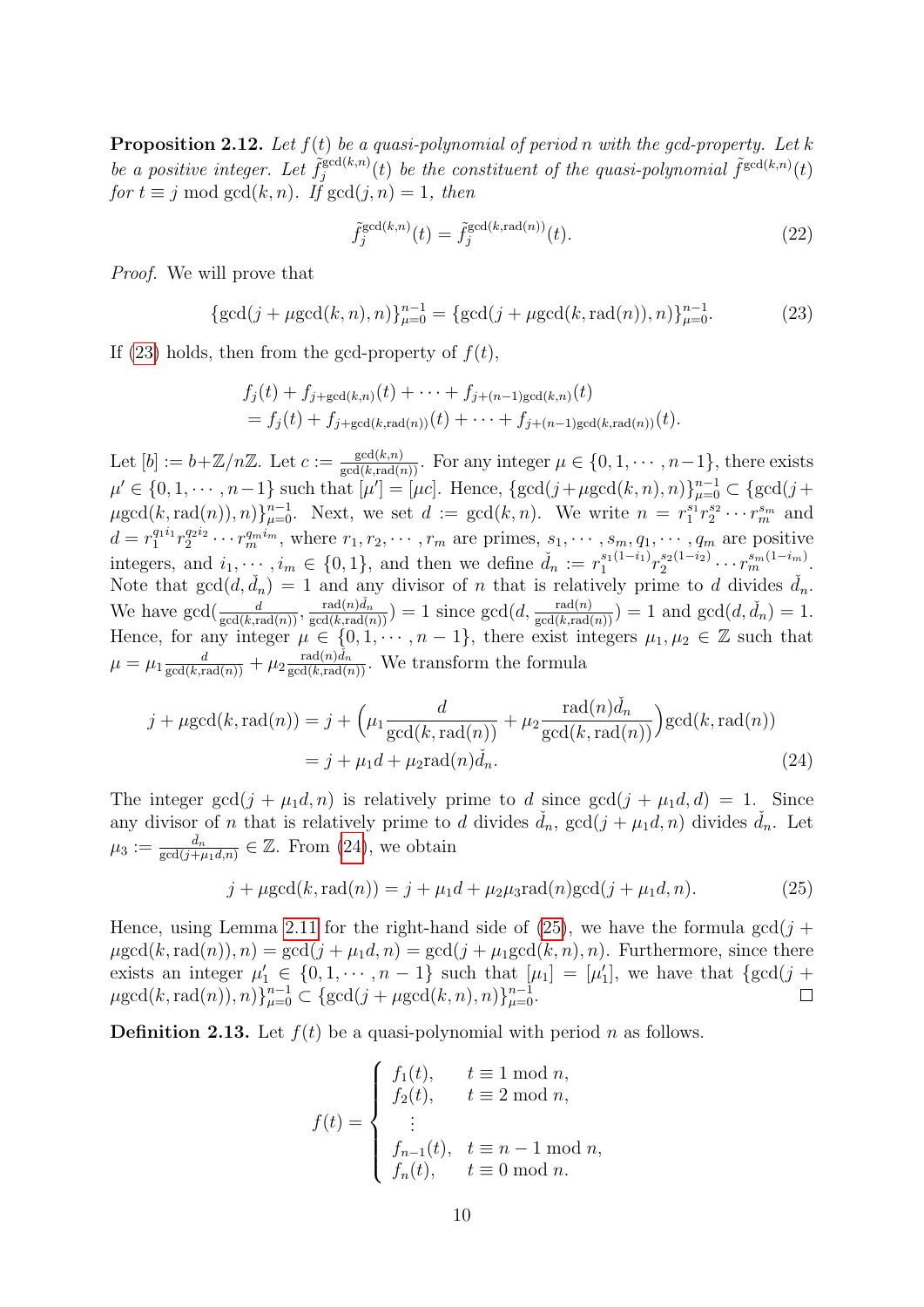We define the operator  $\overline{S}$  as follows.

$$
(\overline{S}f) := \begin{cases} f_1(t-1), & t \equiv 1 \bmod n, \\ f_2(t-1), & t \equiv 2 \bmod n, \\ \vdots \\ f_{n-1}(t-1), & t \equiv n-1 \bmod n, \\ f_n(t-1), & t \equiv 0 \bmod n. \end{cases}
$$

**Remark 2.14.** The operators S and  $\overline{S}$  have the relation

$$
(Sf)(t) = \begin{cases} f_n(t-1), & t \equiv 1 \text{ mod } n, \\ f_1(t-1), & t \equiv 2 \text{ mod } n, \\ \vdots \\ f_{n-2}(t-1), & t \equiv n-1 \text{ mod } n, \\ f_{n-1}(t-1), & t \equiv 0 \text{ mod } n, \end{cases}
$$

$$
= \begin{cases} f_{\sigma^{-1}(1)}(t-1), & t \equiv 1 \mod n, \\ f_{\sigma^{-1}(2)}(t-1), & t \equiv 2 \mod n, \\ \vdots \\ f_{\sigma^{-1}(n-1)}(t-1), & t \equiv n-1 \mod n, \\ f_{\sigma^{-1}(n)}(t-1), & t \equiv 0 \mod n, \end{cases}
$$

 $= (\overline{S}f^{\sigma})(t).$ 

- **Lemma 2.15.** (1) Let  $f(t)$  and  $g(t)$  be quasi-polynomials, which may have different minimal periods. Then,  $\overline{S}(f(t) + g(t)) = \overline{S}f(t) + \overline{S}g(t)$ , that is, the operator  $\overline{S}$  is linear.
- (2) For any quasi-polynomial h(t),  $(\overline{S} 1)^{\deg h + 1}h(t) = 0$ .
- *Proof.* (1) Let m and n be the minimal periods of  $f(t)$  and  $g(t)$ , respectively. Let k be an integer. Let  $f_k(t)$  and  $g_k(t)$  be constituents of  $f(t)$  and  $g(t)$  for  $t \equiv k \mod \text{lcm}(m, n)$ . If  $t \equiv k \mod \text{lcm}(m, n)$ , then  $\overline{S}(f(t) + g(t)) = f_k(t-1) + g_k(t-1) = \overline{S}f(t) + \overline{S}g(t)$ . (2) By the definition of the operator  $\overline{S}$ , the inequality deg( $(\overline{S} - 1)h$ ) < deg h holds. Hence, inductively,  $(\overline{S} - 1)^{\deg h + 1} h(t) = 0$ .

$$
\Box
$$

<span id="page-10-0"></span>**Lemma 2.16.** Let  $f(t)$  be a quasi-polynomial with period n. Let j and m be integers. Let c be a multiple of  $\frac{n}{\gcd(m,n)}$ . Let  $\sum_{k\equiv j \bmod c} a_k t^{mk}$  be a polynomial. Then,

$$
\left(\sum_{k\equiv j \bmod c} a_k \mathbf{S}^{mk} f\right)(t) = \left(\sum_{k\equiv j \bmod c} a_k \overline{\mathbf{S}}^{mk} f^{\sigma^{mj}}\right)(t). \tag{26}
$$

*Proof.* First, note that  $(S^{mj+mc}f)(t) = (\overline{S}^{mj+mc}f^{\sigma^{mj+mc}})(t) = (\overline{S}^{mj+mc}f^{\sigma^{mj}})(t)$  because  $mc$  is a multiple of  $n$ .

$$
\sum_{k \equiv j \bmod c} a_k \mathbf{S}^{mk} f(t) = (a_j \overline{\mathbf{S}}^{mj} f^{\sigma^{mj}})(t) + (a_{j+c} \overline{\mathbf{S}}^{mj+mc} f^{\sigma^{mj}})(t) + \cdots
$$

$$
= (\sum_{k \equiv j \bmod c} a_k \overline{\mathbf{S}}^{mk} f^{\sigma^{mj}})(t).
$$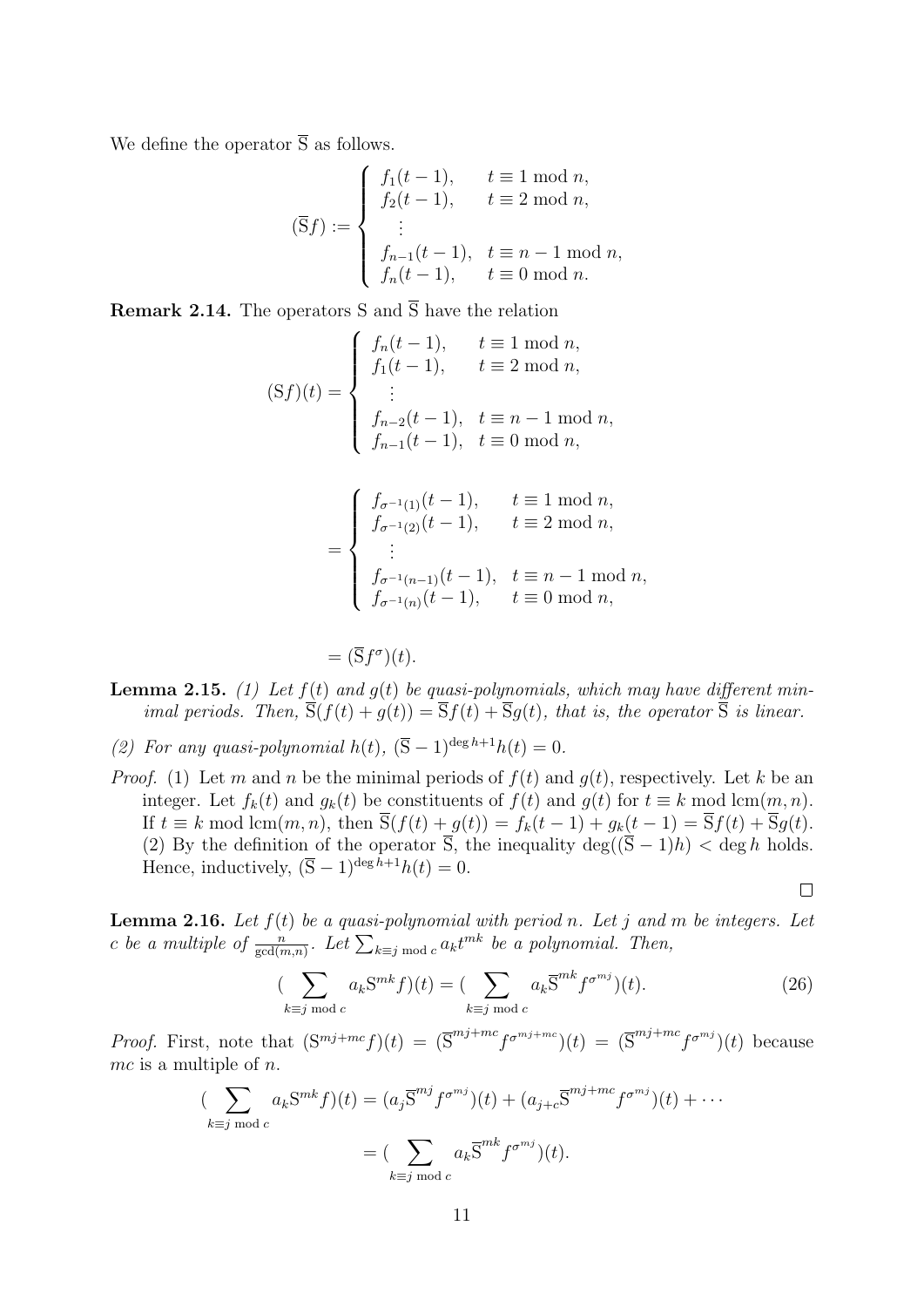The following proposition concerns an average of a quasi-polynomial using the cyclotomic shift operator.

<span id="page-11-1"></span>**Proposition 2.17.** Let  $f(t)$  be a quasi-polynomial of degree  $\ell$  with period n. Let  $g(t)$  be a polynomial. Let m be an integer and c be a multiple of  $\frac{n}{\gcd(m,n)}$ . Then,

$$
[c]_{\mathcal{S}^m}^{\ell+1} g(\mathcal{S}^m) f(t) = [c]_{\mathcal{S}^m}^{\ell+1} g(\overline{\mathcal{S}}^m) \tilde{f}^{\gcd(m,n)}(t). \tag{27}
$$

*Proof.* Let  $[c]_{S^m}^{\ell+1} g(S^m) =: \sum_k a_k S^{mk}$ . We calculate  $[c]_{S^m}^{\ell+1} g(S^m) f(t)$  using Lemma [2.4,](#page-5-1) Proposition [2.10,](#page-7-1) Lemma [2.15,](#page-0-0) and Lemma [2.16.](#page-10-0)

$$
([c]_{S^{m}}^{\ell+1} g(S^{m}) f)(t) = (\sum_{k} a_{k} S^{mk} f)(t)
$$
  
\n
$$
= (\sum_{k \equiv 0 \bmod c} a_{k} S^{mk} f)(t) + \cdots + (\sum_{k \equiv c-1 \bmod c} a_{k} S^{mk} f)(t)
$$
  
\n
$$
= (\sum_{k \equiv 0 \bmod c} a_{k} \overline{S}^{mk} f)(t) + \cdots + (\sum_{k \equiv c-1 \bmod c} a_{k} \overline{S}^{mk} f^{\sigma^{m(c-1)}})(t)
$$
  
\n
$$
= (\frac{1}{c} \sum_{k} a_{k} \overline{S}^{mk} f)(t) + \cdots + (\frac{1}{c} \sum_{k} a_{k} \overline{S}^{mk} f^{\sigma^{m(c-1)}})(t)
$$
  
\n
$$
= (\frac{1}{c} \sum_{k} a_{k} \overline{S}^{mk})(f(t) + f^{\sigma^{m}}(t) + \cdots + f^{\sigma^{m(c-1)}}(t))
$$
  
\n
$$
= (\sum_{k} a_{k} \overline{S}^{mk}) \left( \frac{f(t) + f^{\sigma^{m}}(t) + \cdots + f^{\sigma^{m(c-1)}}(t)}{c} \right)
$$
  
\n
$$
= ([c]_{\overline{S}^{m}}^{\ell+1} g(\overline{S}^{m}) \tilde{f}^{m})(t)
$$
  
\n
$$
= ([c]_{\overline{S}^{m}}^{\ell+1} g(\overline{S}^{m}) \tilde{f}^{gcd(m,n)})(t).
$$

#### <span id="page-11-0"></span>2.3 Decomposition of a quasi-polynomial

First, we summarize the relation between (quasi-)polynomial and rational functions.

**Lemma 2.18.** ([\[3,](#page-25-4) [12,](#page-26-1) Corollary 4.3.1]) If

$$
\sum_{n=0}^{\infty} f(n)x^n = \frac{g(x)}{(1-x)^{\ell+1}},
$$

then  $f(t)$  is a polynomial of degree  $\ell$  if and only if  $g(x)$  is a polynomial of degree at most  $\ell$  and cannot be divided by  $(1 - x)$ .

<span id="page-11-2"></span>**Lemma 2.19.** ([\[3,](#page-25-4) [12,](#page-26-1) Proposition 4.4.1]) If

$$
\sum_{n=0}^{\infty} f(n)x^n = \frac{g(x)}{h(x)},
$$

 $\Box$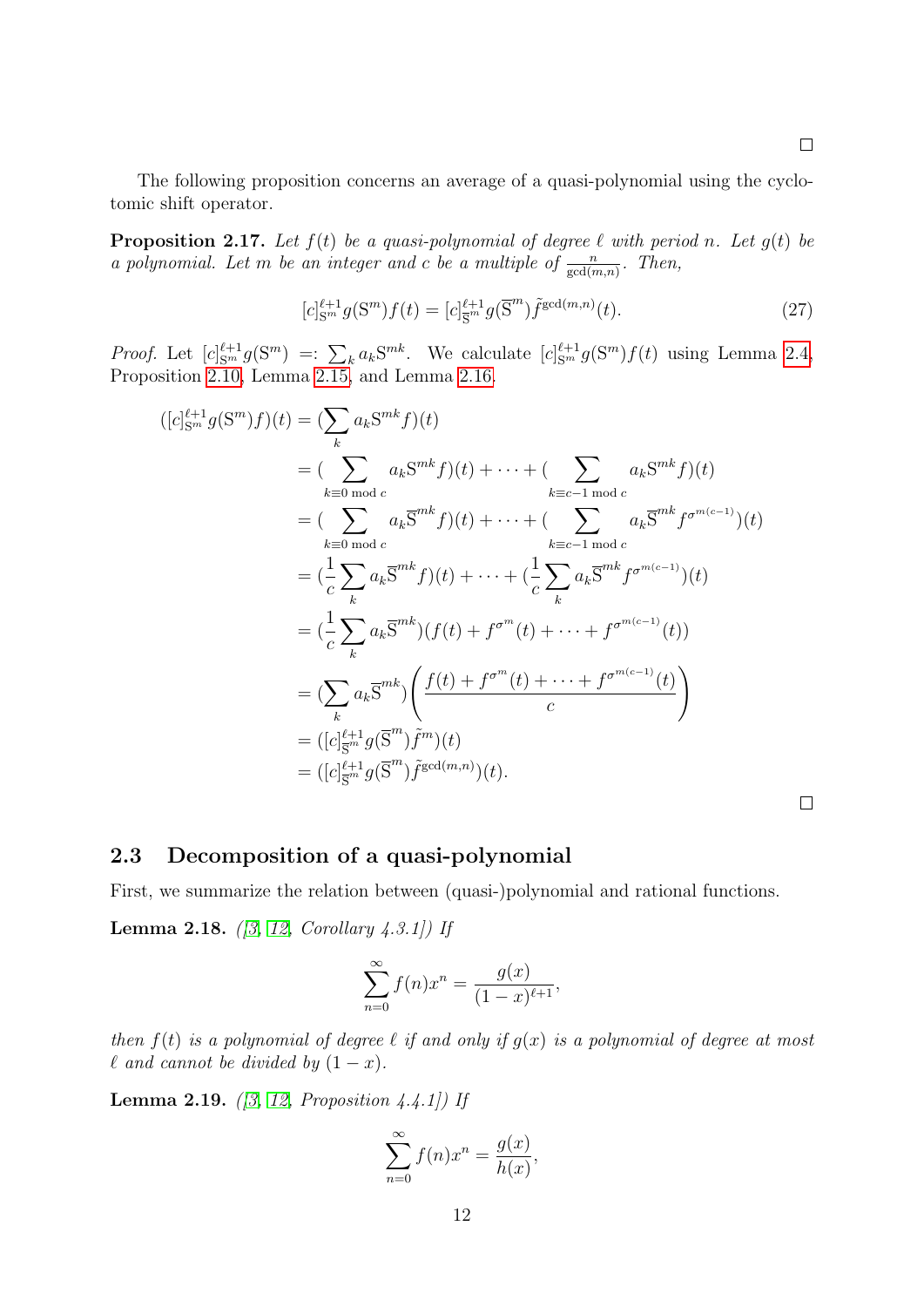then  $f(t)$  is a quasi-polynomial of degree  $\ell$  with period p if and only if  $q(x)$  and  $h(x)$ are polynomials such that  $\deg g < \deg h$  and all roots of  $h(x)$  are p-th roots of unity of multiplicity at most  $\ell + 1$ , and there is a root of multiplicity equal to  $\ell + 1$  (all of this assuming that  $\frac{g(x)}{h(x)}$  has been reduced to its lowest terms).

The following classical lemma is called partial fraction decomposition.

<span id="page-12-0"></span>**Lemma 2.20.** Let  $g(x)$  and  $h(x)$  be polynomials with deg  $g < \deg h$ . Let  $h_1(x), \dots, h_n(x)$ be polynomials with  $h(x) = h_1(x)h_2(x) \cdots h_n(x)$  that are relatively prime to each other. Then, there exist polynomials  $g_1(x), \dots, g_n(x)$  such that  $\deg g_i < \deg h_i$  for any  $i \in$  $\{1, \cdots, n\}$  and

$$
\frac{g(x)}{h(x)} = \frac{g_1(x)}{h_1(x)} + \dots + \frac{g_n(x)}{h_n(x)}.
$$
\n(28)

In general, a quasi-polynomial has the following decomposition into several quasipolynomials.

<span id="page-12-3"></span>**Proposition 2.21.** Let  $g(x)$  and  $h(x)$  be relatively prime polynomials such that deg  $g <$ deg h and all roots of  $h(x)$  are p-th roots of unity. Let  $X_p$  be the set of divisors of p. Let  $\ell_i + 1$  be the number of primitive *i*-th roots of unity in the roots of  $h(x)$ . If

$$
\sum_{n=0}^{\infty} f(n)x^n = \frac{g(x)}{h(x)},
$$

then there exist quasi-polynomials  $f_i^{(\ell_i)}$  $i^{(k_i)}(t)$ ,  $(i \in X_p)$  of degree  $\ell_i$  and period i that satisfy

<span id="page-12-2"></span>
$$
f(t) = \sum_{i \in X_p} f_i^{(\ell_i)}(t).
$$
 (29)

*Proof.* Let  $\{h_i(x)\}_{i\in X_p}$  be polynomials such that all roots of  $h_i(x)$  are primitive *i*-th roots of unity in the roots of  $h(x)$  and  $h(x) = \prod_{i \in X_p} h_i(x)$ . By Lemma [2.20,](#page-12-0) there exist polynomials  $\{g_i(x)\}_{i\in X_p}$  such that  $\deg g_i < \deg h_i = \ell_i + 1$  for any  $i \in X_p$  and

$$
\sum_{n=0}^{\infty} f(n)x^n = \sum_{i \in X_p} \frac{g_i(x)}{h_i(x)}.
$$

By Lemma [2.19,](#page-11-2) for any  $i \in X_p$ , there exists the quasi-polynomial  $f_i^{(\ell_i)}$  $\ell_i^{(\ell_i)}(t)$  of degree  $\ell_i$ with period *i* such that  $\sum_{n=0}^{\infty} f_i^{(\ell_i)}$  $\hat{y}_i^{(\ell_i)}(n)x^n = \frac{g_i(x)}{h_i(x)}$  $\frac{g_i(x)}{h_i(x)}$ . Hence,

<span id="page-12-1"></span>
$$
\sum_{n=0}^{\infty} f(n)x^n = \sum_{i \in X_p} \sum_{n=0}^{\infty} f_i^{(\ell_i)}(n)x^n.
$$
 (30)

By comparing each term of [\(30\)](#page-12-1), we obtain the formula stated in [\(29\)](#page-12-2).  $\Box$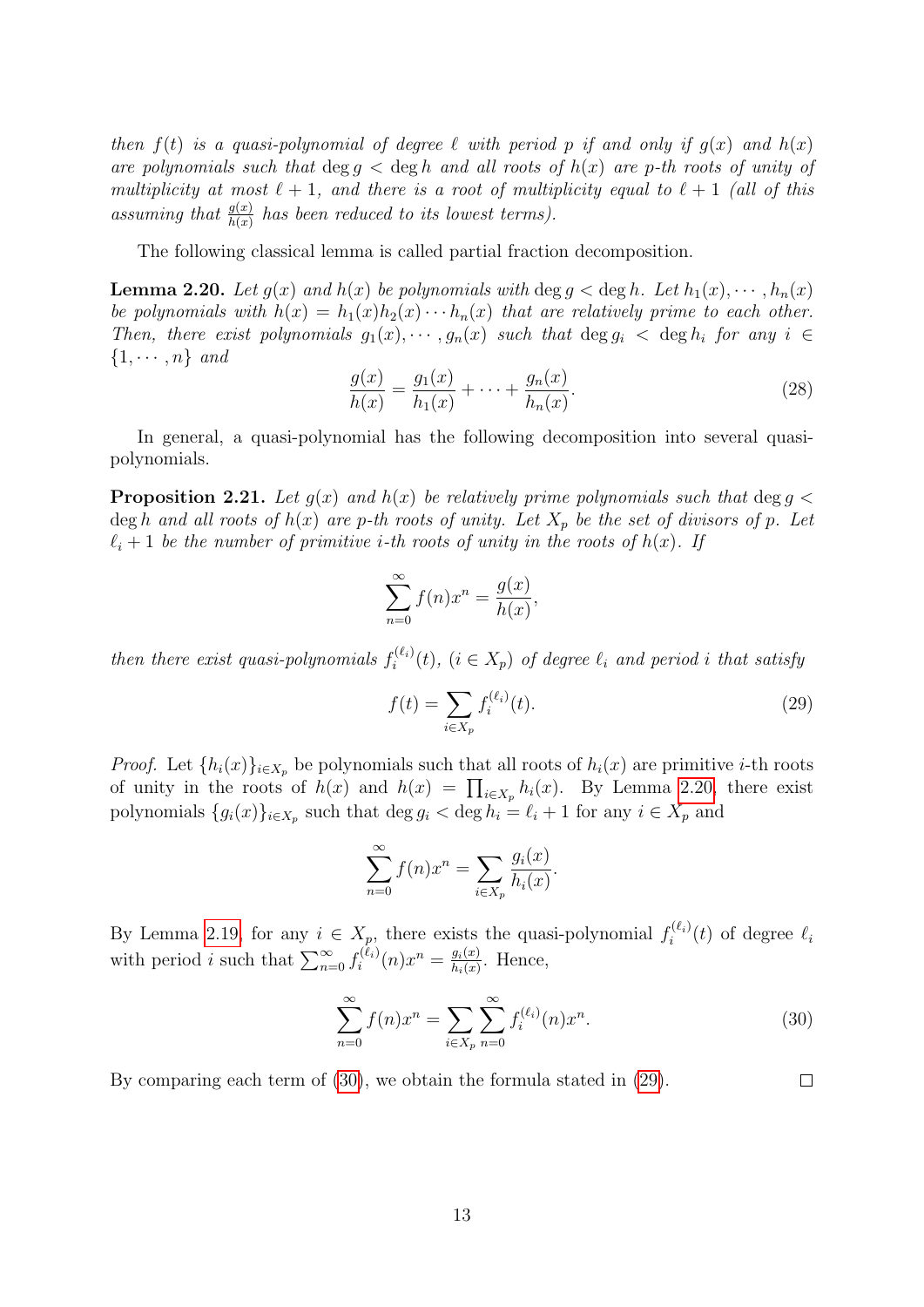#### <span id="page-13-0"></span>2.4 Root system

We now introduce some concepts that help to explain the results for the characteristic polynomial of the Linial arrangement given by Yoshinaga [\[15\]](#page-26-0). Let  $V = \mathbb{R}^{\ell}$  be the Euclidean space with inner product  $(\cdot, \cdot)$ . Let  $\Phi \subset V$  be an irreducible root system with Coxeter number h. Fix a positive system  $\Phi^+ \subset \Phi$  and the set of simple roots  $\Delta = {\alpha_1, \cdots, \alpha_\ell} \subset \Phi^+$ . The highest root, denoted by  $\tilde{\alpha} \in \Phi^+$ , can be expressed as the linear combination  $\tilde{\alpha} = \sum_{i=1}^{\ell} c_i \alpha_i$  ( $c_i \in \mathbb{Z}_{>0}$ ). We also set  $\alpha_0 := -\tilde{\alpha}$  and  $c_0 := 1$ . Then, we have the linear relation

$$
c_0\alpha_0 + c_1\alpha_1 + \dots + c_\ell\alpha_\ell = 0. \tag{31}
$$

The integers  $c_0, \dots, c_\ell$  have the following relation with the Coxeter number h:

<span id="page-13-2"></span>Proposition 2.22.  $(|4|)$ 

$$
c_0 + c_1 + \dots + c_\ell = h. \tag{32}
$$

### <span id="page-13-1"></span>2.5 Ehrhart quasi-polynomial for the fundamental alcove

The coweight lattice  $Z(\Phi)$  and the coroot lattice  $Q(\Phi)$  are defined as follows.

$$
Z(\Phi) := \{ x \in V \mid (\alpha_i, x) \in \mathbb{Z}, \alpha_i \in \Delta \},
$$
  

$$
Q(\Phi) := \sum_{\alpha \in \Phi} \mathbb{Z} \cdot \frac{2\alpha}{(\alpha, \alpha)}.
$$

The index  $\#\frac{Z(\Phi)}{Q(\Phi)} = f$  is called the index of connection. Let  $\varpi_i \in Z(\Phi)$  be the dual basis for the simple roots  $\alpha_1, \dots, \alpha_\ell$ , that is,  $(\alpha_i, \varpi_j) = \delta_{ij}$ . Then,  $Z(\Phi)$  is a free abelian group generated by  $\varpi_1, \cdots, \varpi_\ell$ . We also have  $c_i = (\varpi_i, \tilde{\alpha})$ . A connected component of  $V\backslash \underset{\alpha\in \Phi^+}{\cup}$  $H_{\alpha,k}$  is called an alcove. Let us define the fundamental alcove  $F_{\Phi}$  of type  $\Phi$  as

$$
F_{\Phi} := \left\{ x \in V \middle| \begin{array}{c} (\alpha_i, x) > 0, \ (1 \leq i \leq \ell) \\ (\tilde{\alpha}, x) < 1 \end{array} \right\}.
$$

The closure  $\overline{F_{\Phi}} = \{x \in V \mid (\alpha_i, x) \geq 0 \ (1 \leq i \leq \ell), \ (\tilde{\alpha}, x) \leq 1\}$  is the convex hull of  $0, \frac{\varpi_1}{c_1}$  $\frac{\overline{\omega}_1}{c_1},\cdots,\frac{\overline{\omega}_\ell}{c_\ell}$  $\frac{\overline{\omega}_{\ell}}{c_{\ell}} \in V$ . The closed fundamental alcove  $\overline{F_{\Phi}}$  is a simplex. For a positive integer  $q \in \mathbb{Z}_{>0}$ , we define the function  $L_{\Phi}: \mathbb{Z}_{>0} \to \mathbb{Z}$  as

$$
L_{\Phi}(q) := \#(qF_{\Phi} \cap Z(\Phi)).\tag{33}
$$

The function  $L_{\Phi}(q)$  can be extended as the function  $L_{\Phi}: \mathbb{Z} \to \mathbb{Z}$  because  $L_{\Phi}(q)$  is a quasi-polynomial [\[3\]](#page-25-4). The quasi-polynomial  $L_{\Phi}(t)$  is called the Ehrhart quasi-polynomial for the fundamental alcove of type  $\Phi$ . Let  $\rho$  be the minimal period of the quasi-polynomial  $L_{\Phi}(t)$ . The quasi-polynomial  $L_{\Phi}(t)$  was computed for any irreducible root system  $\Phi$  by Suter [\[13\]](#page-26-2). In particular, for type  $A_\ell$ , the Ehrhart quasi-polynomial  $L_{A_\ell}(t) = \binom{t+\ell}{\ell}$  $\binom{+\ell}{\ell} = \frac{(t+1)\cdots(t+\ell)}{\ell!}$  $\frac{m(t+\ell)}{\ell!}$ . The Ehrhart quasi-polynomial  $L_{\Phi}(t)$  satisfies the following duality.

**Theorem 2.23.** (Suter [\[13\]](#page-26-2)) Let  $\Phi$  be an irreducible root system of rank  $\ell$ . If  $q \in \mathbb{Z}$ , then

$$
L_{\Phi}(-q) = (-1)^{\ell} L_{\Phi}(q - h). \tag{34}
$$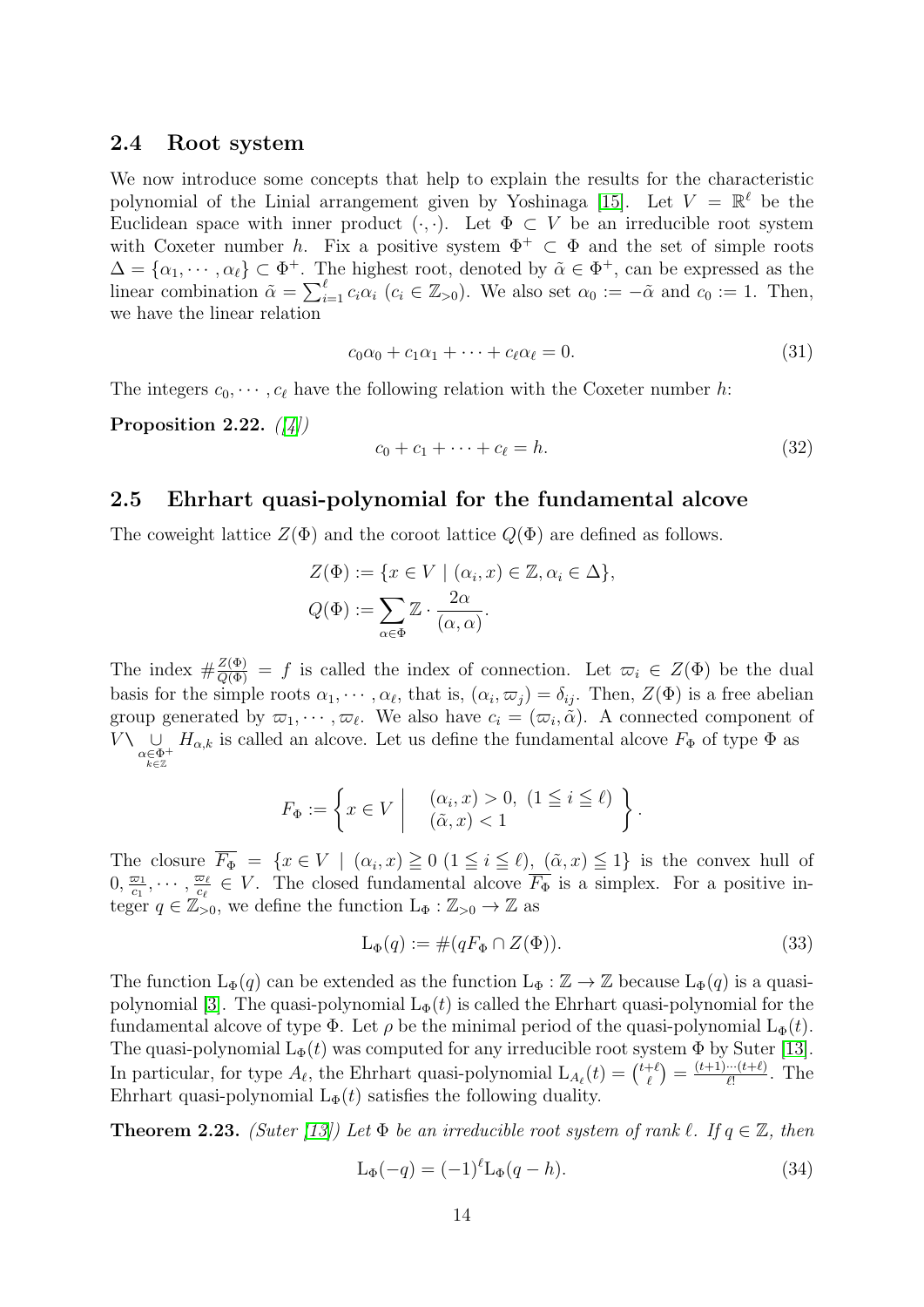The following statements are true for the Ehrhart quasi-polynomial  $L_{\Phi}(t)$ .

<span id="page-14-1"></span>Theorem 2.24. (Suter  $\langle 13 \rangle$ )

- (1) The Ehrhart quasi-polynomial  $L_{\Phi}(t)$  has the gcd-property.
- (2) The degree of  $L_{\Phi}(t)$  is the rank of  $\Phi$
- (3) The minimal period  $\rho$  is as given in Table [1.](#page-15-1)
- $(4)$  L<sub>Φ</sub> $(-1) =$ L<sub>Φ</sub> $(-2) = \cdots =$ L<sub>Φ</sub> $(-(h-1)) = 0$ .
- (5) The generating function of  $L_{\Phi}(t)$  is

$$
\sum_{n=0}^{\infty} \mathcal{L}_{\Phi}(n) x^n = \frac{1}{(1 - x^{c_0}) \cdots (1 - x^{c_{\ell}})}.
$$
\n(35)

There is a relation between the Ehrhart quasi-polynomials of each type.

<span id="page-14-3"></span>**Proposition 2.25.** Let  $\Phi$  be an irreducible root system of rank  $\ell$ . The following formula holds.

<span id="page-14-2"></span>
$$
\mathcal{L}_{A_{\ell}}(t) = [c_0]_{\mathcal{S}}[c_1]_{\mathcal{S}} \cdots [c_{\ell}]_{\mathcal{S}} \mathcal{L}_{\Phi}(t). \tag{36}
$$

Proof. The Ehrhart polynomial for the fundamental alcove of any irreducible root system  $\Phi$  satisfies  $L_{\Phi}(-1) = L_{\Phi}(-2) = \cdots = L_{\Phi}(-(h-1)) = 0$ . Hence, by Proposition [2.22,](#page-13-2)

<span id="page-14-0"></span>
$$
[c_0]_x \cdots [c_\ell]_x \sum_{n=0}^{\infty} \mathcal{L}_{\Phi}(n) x^n = \sum_{n=0}^{\infty} ([c_0]_S \cdots [c_\ell]_S \mathcal{L}_{\Phi})(n) x^n.
$$
 (37)

On the left-hand side of [\(37\)](#page-14-0), by Theorem [2.24,](#page-14-1) we can write

$$
[c_0]_x \cdots [c_\ell]_x \sum_{n=0}^{\infty} \mathcal{L}_{\Phi}(n) x^n = [c_0]_x \cdots [c_\ell]_x \frac{1}{(1 - x^{c_0}) \cdots (1 - x^{c_\ell})}
$$
  
= 
$$
\frac{1}{(1 - x)^{\ell+1}}
$$
  
= 
$$
\sum_{n=0}^{\infty} \mathcal{L}_{A_\ell}(n) x^n.
$$

Therefore, by comparing each term of [\(37\)](#page-14-0), we obtain the formula given in [\(36\)](#page-14-2).  $\Box$ 

**Remark 2.26.** Note that  $(1 - S)L_{A_{\ell}}(t) = L_{A_{\ell-1}}(t)$ . We obtain the relations between the Ehrhart quasi-polynomials of root systems of different ranks from [\(36\)](#page-14-2) and Proposition [2.1.](#page-3-1) The following are some examples.

$$
(1 - S2)LCℓ(t) = LCℓ-1(t).
$$
  
\n
$$
(1 - S2)LDℓ(t) = LDℓ-1(t).
$$
  
\n
$$
[3]_{S}[4]_{S}(1 - S)LE7(t) = LE6(t).
$$
  
\n
$$
[2]_{S2} [5]_{S}[6]_{S}(1 - S)LE8(t) = LE7(t).
$$
  
\n
$$
[2]_{S}[4]_{S}(1 - S)2LF4(t) = LG2(t).
$$
  
\n
$$
(1 - S)2LE6(t) = (1 + S2)LF4(t).
$$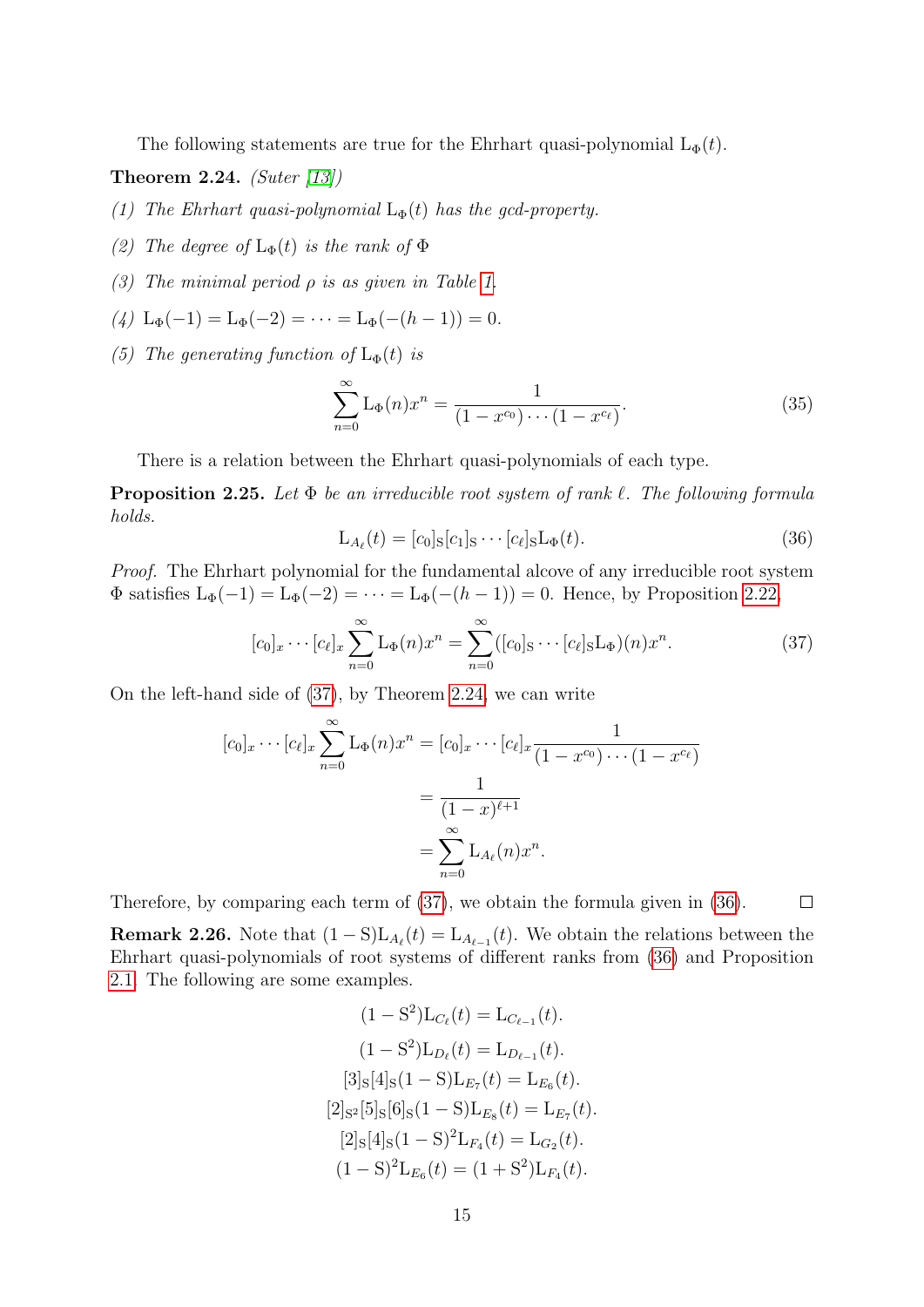Let  $\hat{c}_0, \dots, \hat{c}_{\hat{\ell}}$  be all the different integers in  $c_0, \dots, c_{\ell}$  and  $\ell_{\hat{c}_k} + 1$  be the number of multiples of  $\hat{c}_k$  in  $c_0, \dots, c_\ell$ . Theorem [2.24](#page-14-1) and Proposition [2.21](#page-12-3) lead to the following decomposition of the Ehrhart quasi-polynomial  $L_{\Phi}(t)$ .

<span id="page-15-0"></span>**Proposition 2.27.** For any irreducible root system  $\Phi$ , there exist quasi-polynomials  $\{\mathbf{L}_{k}^{(\ell_{k})}$  $\{e_k^{(k_k)}\}_{k\in\{\hat{c}_0,\cdots,\hat{c}_{\hat{\ell}}\}}$ such that

<span id="page-15-2"></span>
$$
L_{\Phi}(t) = \sum_{k \in \{\hat{c}_0, \cdots, \hat{c}_{\hat{\ell}}\}} L_k^{(\ell_k)}(t),\tag{38}
$$

where  $\mathcal{L}_k^{(\ell_k)}$  $\int_{k}^{(\ell_k)}$  has period k and degree  $\ell_k$ .

Remark 2.28. We can express Proposition [2.27](#page-15-0) in a different way from formula [\(38\)](#page-15-2). First, note that a quasi-polynomial  $f(t)$  of degree  $\ell$  can be expressed with the periodic functions  $p^0(t), \cdots, p^\ell(t)$  as follows.

$$
f(t) = p^{\ell}(t)t^{\ell} + \cdots + p^{1}(t)t + p^{0}(t).
$$

Let  $p_i^j$  $i(t)$  be a periodic function with period i. In the case of  $E_6$ , Proposition [2.27](#page-15-0) can be expressed as follows.

$$
L_1^{(6)}(t) = p_1^6(t)t^6 + p_1^5(t)t^5 + p_1^4(t)t^4 + p_1^3(t)t^3 + p_1^2(t)t^2 + p_1^1(t)t + p_1^0(t).
$$
  
\n
$$
L_2^{(2)}(t) = p_2^2(t)t^2 + p_2^1(t)t + p_2^0(t).
$$
  
\n
$$
L_3^{(0)}(t) = p_3^0(t).
$$
  
\n
$$
L_{E_6}(t) = L_1^{(6)}(t) + L_2^{(2)}(t) + L_3^{(0)}(t)
$$
  
\n
$$
= p_1^6(t)t^6 + p_1^5(t)t^5 + p_1^4(t)t^4 + p_1^3(t)t^3 + (p_1^2(t) + p_2^2(t))t^2
$$
  
\n
$$
+ (p_1^1(t) + p_2^1(t))t + (p_1^0(t) + p_2^0(t) + p_3^0(t)).
$$

From this expression, we can see that the parts of degree 6, 5, 4, and 3 have the period 1, the parts of degree 2 and 1 have the period 2, and the parts of degree 0 have the period 6 since the period of the sum of periodic functions is the least common multiple of the period of each periodic function. Note that  $\{\mathcal{L}_{k}^{(\ell_{k})}\}$  $\{e_k^{(k_k)}\}_{k\in\{\hat{c}_0,\dots,\hat{c}_{\hat{\ell}}\}}$  are not unique, because it is sufficient for part of a periodic function of the quasi-polynomial  $L_{\Phi}(t)$  to be the sum of periodic functions.

| Φ                    | $c_0, \cdots, c_\ell$      | $\ddot{c}_0, \cdots, \ddot{c}_{\hat{c}}$ | $\ell_{\hat{c}_0},\cdots,\ell_{\hat{c}_{\hat{c}}}$ |   | $\Omega$       | $rad(\rho)$    |           |
|----------------------|----------------------------|------------------------------------------|----------------------------------------------------|---|----------------|----------------|-----------|
| $A_{\ell}$           | $1, 1, 1, \ldots, 1$       |                                          |                                                    |   |                |                | $\ell+1$  |
| $B_{\ell}, C_{\ell}$ | $1, 1, 2, 2, \ldots, 2$    | 1.2                                      | $\ell, \ell-2$                                     | 2 | 2              | 2              | $2\ell$   |
| $D_{\ell}$           | $1, 1, 1, 1, 2, \ldots, 2$ | 1.2                                      | $\ell, \ell-4$                                     | 2 | $\overline{2}$ | $\overline{2}$ | $2\ell-2$ |
| $E_6$                | 1, 1, 1, 2, 2, 2, 3        | 1, 2, 3                                  | 6, 2, 0                                            | 3 | 6              |                | 12        |
| $E_7$                | 1, 1, 2, 2, 2, 3, 3, 4     | 1, 2, 3, 4                               | 7, 3, 1, 0                                         | 4 | 12             | 6              | 18        |
| $E_8$                | 1, 2, 2, 3, 3, 4, 4, 5, 6  | 1, 2, 3, 4, 5, 6                         | 8, 4, 2, 1, 0, 0                                   | 6 | 60             | 30             | 30        |
| $F_4$                | 1, 2, 2, 3, 4              | 1, 2, 3, 4                               | 4, 2, 0, 0                                         | 4 | 12             | 6              | 12        |
| $G_2$                | 1, 2, 3                    | 1, 2, 3                                  | 2, 0, 0                                            | 3 | 6              |                |           |

<span id="page-15-1"></span>Table 1: Table of root systems.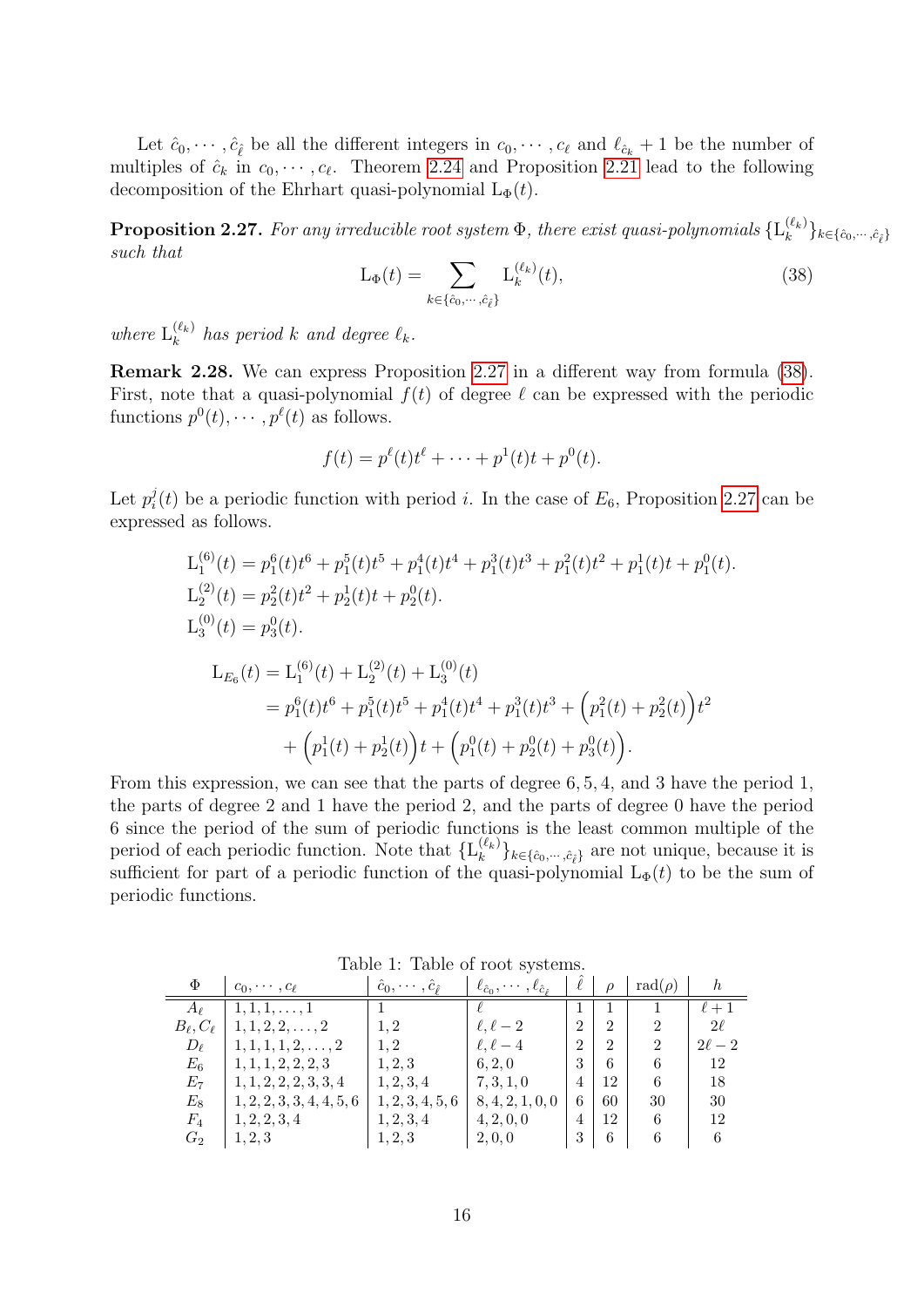#### <span id="page-16-0"></span>2.6 Eulerian polynomial

We summarize some facts about the Eulerian polynomial and the generalized Eulerian polynomial with reference to [\[15\]](#page-26-0).

**Definition 2.29** (Eulerian polynomial). For a permutation  $\tau \in \mathfrak{S}_n$ , define

$$
a(\tau) := \#\{i \in \{1, \cdots, n-1\} \mid \tau(i) < \tau(i+1)\}.
$$

Then,

$$
A(n,k) := #\{\tau \in \mathfrak{S}_n \mid a(\tau) = k - 1\}
$$
\n(39)

 $(1 \leq k \leq n)$  is called the Eulerian number and the generating polynomial

$$
A_n(t) := \sum_{k=1}^n A(n,k)t^k = \sum_{\tau \in \mathfrak{S}_n} t^{1+a(\tau)} \tag{40}
$$

is called the Eulerian polynomial. Define  $A_0(t) = 1$ .

The Eulerian polynomial  $A_{\ell}(t)$  satisfies the duality  $A_{\ell}(t) = t^{\ell+1}A_{\ell}(\frac{1}{t})$  $\frac{1}{t}$ ). The following theorem is the so-called Worpitzky identity.

**Theorem 2.30.** (Worpitzky [\[14\]](#page-26-3)) Note that  $L_{A_{\ell}}(t) = \begin{pmatrix} t+\ell \\ \ell \end{pmatrix}$  $\binom{t+\ell}{\ell} = \frac{(t+1)\cdots(t+\ell)}{\ell!}$  $\frac{m(t+\ell)}{\ell!}$ . Then,

> <span id="page-16-2"></span> $t^\ell = \mathrm{A}_\ell(\mathrm{S})\mathrm{L}_{A_\ell}$  $(t).$  (41)

The Eulerian polynomial also satisfies the following congruence.

<span id="page-16-1"></span>**Theorem 2.31.** ([\[5\]](#page-25-6), [\[15\]](#page-26-0)) Let  $\ell \ge 1$ ,  $n \ge 2$ . Then,

$$
A_{\ell}(t^n) \equiv \frac{1}{n^{\ell+1}} [n]_t^{\ell+1} A_{\ell}(t) \text{ mod } (1-t)^{\ell+1}.
$$
 (42)

Lam and Postnikov introduced the following generalization of Eulerian polynomials [\[9\]](#page-25-3).

**Definition 2.32** (Generalized Eulerian polynomial). Let  $W$  be the Weyl group of an irreducible root system  $\Phi$ . For  $\omega \in W$ , the integer  $asc(\omega) \in \mathbb{Z}$  is defined by

$$
\mathrm{asc}(\omega) := \sum_{\substack{0 \le i \le \ell \\ \omega(\alpha_i) > 0}} c_i.
$$

Then,

$$
R_{\Phi}(t) := \frac{1}{f} \sum_{\omega \in W} t^{\text{asc}(\omega)} \tag{43}
$$

is called the generalized Eulerian polynomial of type Φ.

The generalized Eulerian polynomial  $R_{\Phi}(t)$  can be expressed in terms of the cyclotomic type polynomial  $[c]_t$  and the Eulerian polynomial  $A_\ell(t)$ .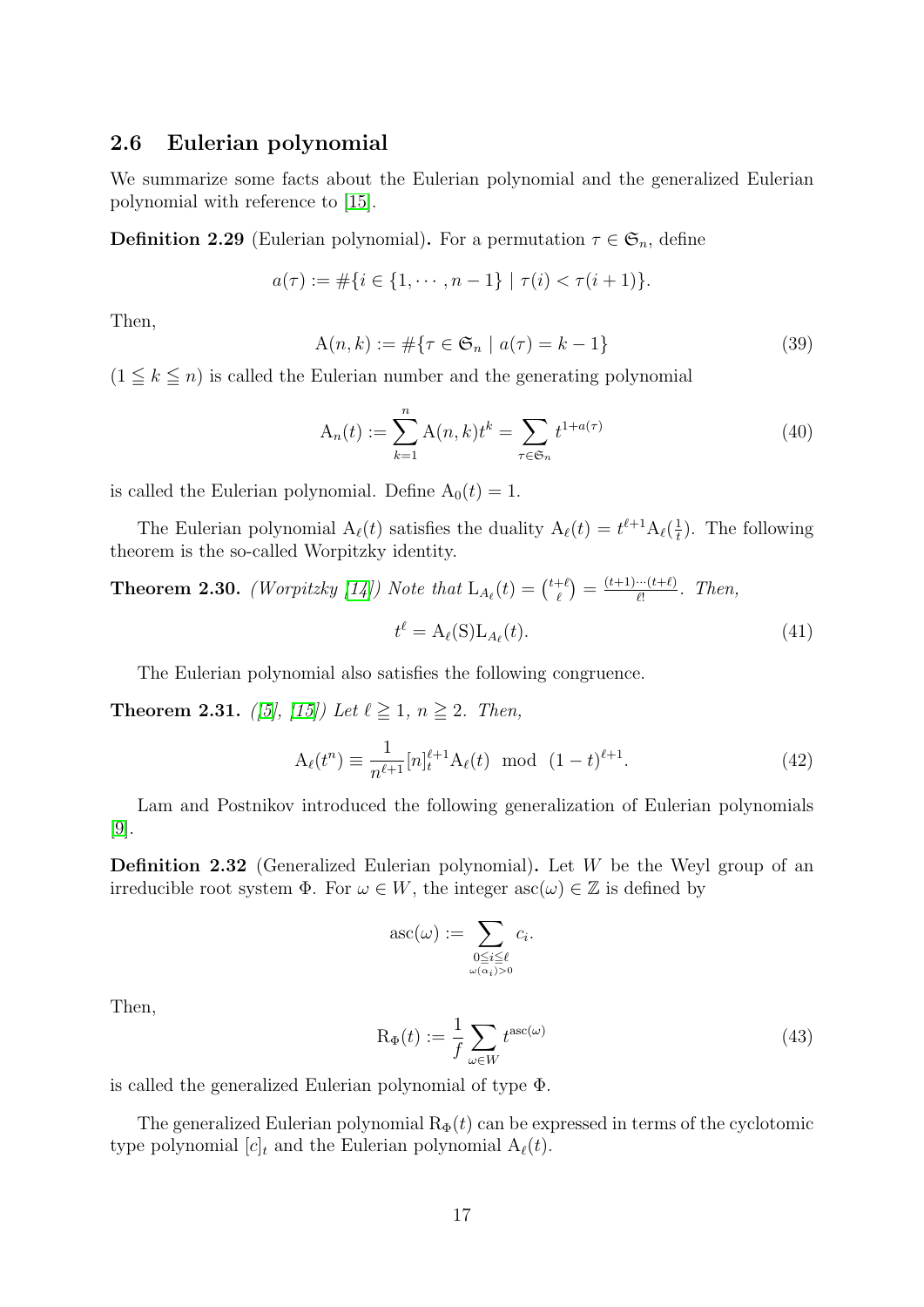<span id="page-17-1"></span>**Theorem 2.33.** (Lam–Postnikov [\[9\]](#page-25-3), Theorem 10.1) Let  $\Phi$  be an irreducible root system of rank  $\ell$ . Then,

$$
\mathbf{R}_{\Phi}(t) = [c_0]_t[c_1]_t \cdots [c_\ell]_t \mathbf{A}_\ell(t). \tag{44}
$$

Some basic properties of the generalized Eulerian polynomial  $R_{\Phi}(t)$  follow from Theorem [2.33](#page-17-1) (Lam–Postnikov [\[9\]](#page-25-3)).

**Proposition 2.34.** (1) deg  $R_{\Phi} = h - 1$ .

$$
(2) th \mathcal{R}_{\Phi}(\frac{1}{t}) = \mathcal{R}_{\Phi}(t).
$$

(3)  $R_{A_{\ell}}(t) = A_{\ell}(t)$ .

We can obtain the following formula from Theorems [2.31](#page-16-1) and [2.33.](#page-17-1)

<span id="page-17-2"></span>**Proposition 2.35.** Let  $\Phi$  be an irreducible root system of rank  $\ell$ . Let n be a positive integer. Then,

$$
R_{\Phi}(t^n) \equiv \left(\prod_{i=0}^{\ell} \frac{1}{n} [n]_{t^{c_i}}\right) R_{\Phi}(t) \bmod (1-t)^{\ell+1}.
$$
 (45)

Proof. Using Theorems [2.31](#page-16-1) and [2.33,](#page-17-1) we calculate the following.

$$
R_{\Phi}(t^{n}) = [c_{0}]_{t^{n}} [c_{1}]_{t^{n}} \cdots [c_{\ell}]_{t^{n}} A_{\ell}(t^{n})
$$
  
\n
$$
\equiv [c_{0}]_{t^{n}} [c_{1}]_{t^{n}} \cdots [c_{\ell}]_{t^{n}} (\frac{1}{n^{\ell+1}} [n]_{t}^{\ell+1} A_{\ell}(t)) \bmod (1-t)^{\ell+1}
$$
  
\n
$$
\equiv \frac{1}{n^{\ell+1}} [c_{0}n]_{t} [c_{1}n]_{t} \cdots [c_{\ell}n]_{t} A_{\ell}(t) \bmod (1-t)^{\ell+1}
$$
  
\n
$$
\equiv \frac{1}{n^{\ell+1}} [n]_{t^{c_{0}}}[n]_{t^{c_{1}}} \cdots [n]_{t^{c_{\ell}}} [c_{0}]_{t} [c_{1}]_{t} \cdots [c_{\ell}]_{t} A_{\ell}(t) \bmod (1-t)^{\ell+1}
$$
  
\n
$$
\equiv \frac{1}{n^{\ell+1}} [n]_{t^{c_{0}}}[n]_{t^{c_{1}}} \cdots [n]_{t^{c_{\ell}}} R_{\Phi}(t) \bmod (1-t)^{\ell+1}.
$$

### <span id="page-17-0"></span>2.7 Postnikov–Stanley Linial arrangement conjecture

Let V be a vector space with the inner product  $(\cdot, \cdot)$ . For any integer  $k \in \mathbb{Z}$  and  $\alpha \in V$ , the affine hyperplane  $H_{\alpha,k}$  is defined by

$$
H_{\alpha,k} := \{ x \in V \mid (\alpha, x) = k \}.
$$
\n(46)

 $\Box$ 

Let  $a, b \in \mathbb{Z}$  be integers with  $a \leq b$ . Define the hyperplane arrangement  $\mathcal{A}_{\Phi}^{[a,b]}$  $\mathbb{E}_{\Phi}^{[a,0]}$  as follows.

$$
\mathcal{A}_{\Phi}^{[a,b]} := \{ H_{\alpha,k} \mid \alpha \in \Phi^+, k \in \mathbb{Z}, a \leqq k \leqq b \}. \tag{47}
$$

Note that we define  $\mathcal{A}_{\Phi}^{[1,0]}$  $\Phi_{\Phi}^{[1,0]}$  as an empty set. The hyperplane arrangement  $\mathcal{A}_{\Phi}^{[a,b]}$  $\mathfrak{g}^{[a,0]}_{\Phi}$  is called the truncated affine Weyl arrangement. In particular,  $\mathcal{A}_{\Phi}^{[1,n]}$  $\Phi_{\Phi}^{[1,n]}$  is called the Linial arrangement. Let us denote by  $\chi(\mathcal{A}_{\Phi}^{[a,b]}$  $\mathbf{a}_{\Phi}^{[a,b]}$ , t) the characteristic polynomial of  $\mathcal{A}_{\Phi}^{[a,b]}$  $\mathbb{R}_{\Phi}^{[a, b]}$ . Postnikov and Stanley conjectured the following for  $\chi(A_{\Phi}^{[a,b]}$  $\mathcal{L}_{\Phi}^{[a,0]},t).$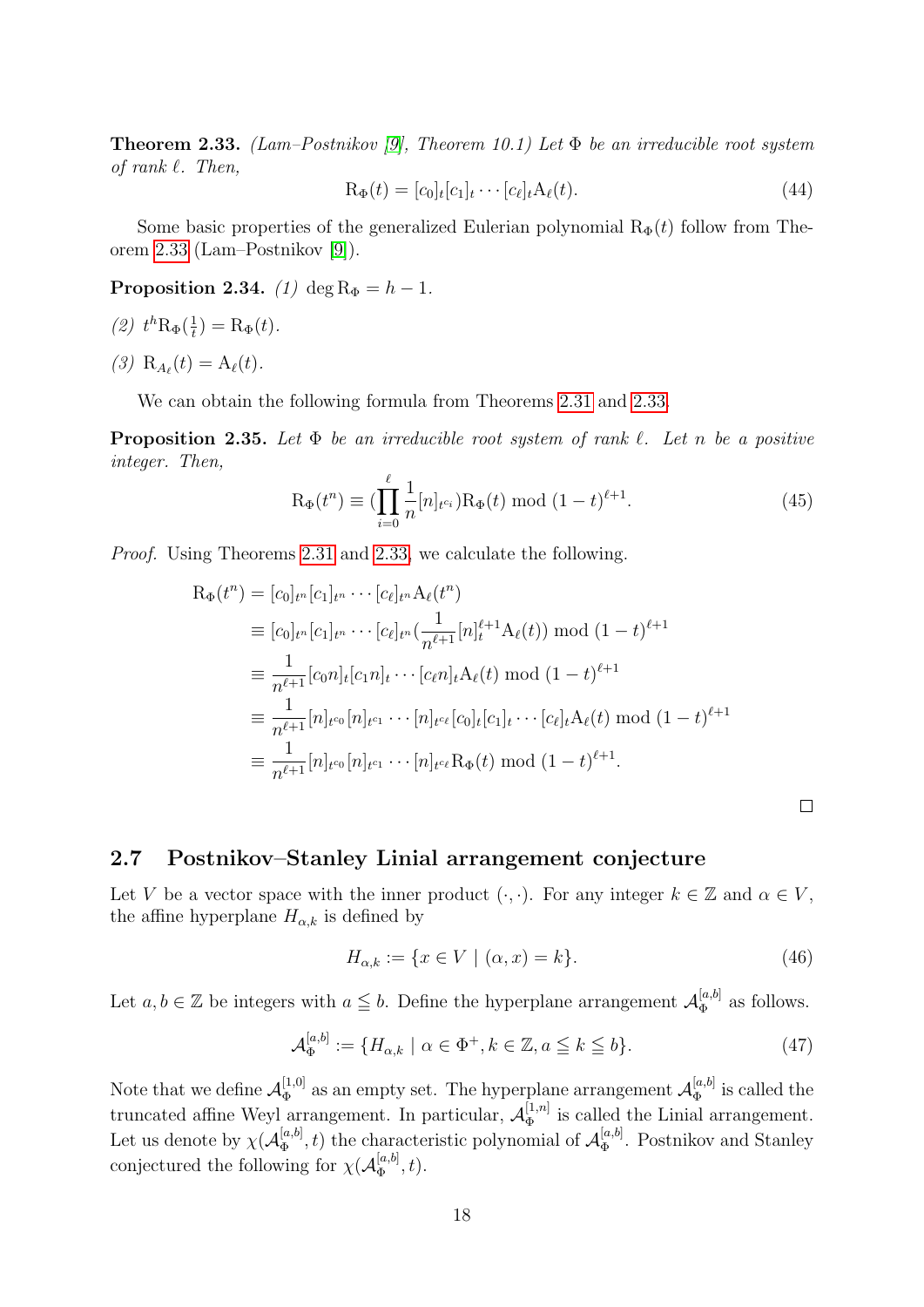<span id="page-18-1"></span>Conjecture 2.36. (Postnikov–Stanley [\[11\]](#page-25-0), Conjecture 9.14) Let  $a, b \in \mathbb{Z}$  with  $a \leq 1 \leq b$ . Suppose that  $1 \leq a + b$ . Then, every root  $z \in \mathbb{C}$  of the equation  $\chi(A_{\Phi}^{[a,b]})$  $\mathbf{L}_{\Phi}^{[a,0]}(t) = 0$  satisfies  $\operatorname{Re} z = \frac{(b-a+1)h}{2}$  $\frac{\frac{n+1}{n}}{2}$ .

It is known that if Conjecture [2.36](#page-18-1) is true in the case of the Linial arrangement  $\mathcal{A}_{\Phi}^{[1,n]}$  $\stackrel{[1,n]}{\Phi} ,$ then Conjecture [2.36](#page-18-1) is also true by the following theorem.

**Theorem 2.37.** (Yoshinaga [\[15\]](#page-26-0)) Let  $n \ge 0$  and  $k \ge 0$ . The characteristic quasipolynomial of the Linial arrangement  $\mathcal{A}_{\Phi}^{[1,n]}$  $\mathfrak{s}_\Phi^{[1,n]}$  is

<span id="page-18-2"></span>
$$
\chi(\mathcal{A}_{\Phi}^{[1,n]},t) = \chi(\mathcal{A}_{\Phi}^{[1-k,n+k]},t+kh). \tag{48}
$$

For classical root systems, the formula in [\(48\)](#page-18-2) has been proved by Athanasiadis [\[1,](#page-25-7) [2\]](#page-25-1). Conjecture [2.36](#page-18-1) was proved by Postnikov and Stanley for  $\Phi = A_{\ell}$  [\[11\]](#page-25-0), and by Athanasiadis for  $\Phi = A_{\ell}, B_{\ell}, C_{\ell}, D_{\ell}$  [\[2\]](#page-25-1). Yoshinaga [\[15\]](#page-26-0) verified Conjecture [2.36](#page-18-1) for  $E_6, E_7, E_8, F_4$  when the parameter  $n > 0$  of the Linial arrangement  $\mathcal{A}_{\Phi}^{[1,n]}$  $\mathfrak{g}^{\mathfrak{l},n}$  satisfies

<span id="page-18-3"></span>
$$
n \equiv -1 \begin{cases} \mod{6}, & \Phi = E_6, E_7, F_4 \\ \mod{30}, & \Phi = E_8. \end{cases}
$$
 (49)

He also verified Conjecture [2.36](#page-18-1) for exceptional root systems when the parameter  $n$  is a sufficiently large integer [\[16\]](#page-26-4). The case  $\Phi = G_2$  is easy.

In proving the conjecture for the case in [\(49\)](#page-18-3), Yoshinaga studied from the perspective of the characteristic quasi-polynomial [\[15\]](#page-26-0), which was introduced by Kamiya et al. [\[7\]](#page-25-2). One of the most important properties of the characteristic quasi-polynomial is that it coincides with the characteristic polynomial on the integers that are relatively prime to its own period as a quasi-polynomial. Let us denote by  $\chi_{quasi}(\mathcal{A}_{\Phi}^{[1,n]})$  $(\frac{1}{\Phi}, t)$  the characteristic quasi-polynomial of  $\mathcal{A}_{\Phi}^{[1,n]}$ <sup>[1,n]</sup>. Yoshinaga proved the explicit formula for  $\chi_{quasi}(\mathcal{A}_{\Phi}^{[1,n]})$  $\overline{\Phi}^{[1,n]},t).$ 

<span id="page-18-0"></span>**Theorem 2.38.** (Yoshinaga [\[15\]](#page-26-0)) Let  $n \ge 0$ . The characteristic quasi-polynomial of the *Linial arrangement*  $\mathcal{A}_{\Phi}^{[1,n]}$  $\stackrel{[1,n]}{\Phi}{}~is$ 

<span id="page-18-4"></span>
$$
\chi_{quasi}(\mathcal{A}_{\Phi}^{[1,n]},t) = \mathcal{R}_{\Phi}(\mathcal{S}^{n+1})\mathcal{L}_{\Phi}(t). \tag{50}
$$

From [\(50\)](#page-18-4), we see that  $\chi_{quasi}(\mathcal{A}_{\Phi}^{[1,n]})$  $\mathbb{L}^{[1,n]}$ , t) has the same period as  $\mathcal{L}_{\Phi}(t)$ , namely, the period  $\rho$ . Note that  $\chi_{quasi}(\mathcal{A}_{\Phi}^{[1,n]})$  $\mathcal{A}_{\Phi}^{[1,n]},t)=\chi(\mathcal{A}_{\Phi}^{[1,n]}% )\geq\chi(\mathcal{A}_{\Phi}^{[1,n]}% )\geq\chi(\mathcal{A}_{\Phi}^{[1,n]}% )$  $(\Phi_{\Phi}^{[1,n]}, t)$  when  $t \equiv 1 \mod \rho$ . We will calculate the left-hand side of [\(50\)](#page-18-4) in the following section.

When  $n = 0$ , that is,  $\mathcal{A}_{\Phi}^{[1,0]} = \emptyset$ , Theorem [2.38](#page-18-0) leads to the following generalization of the Worpitzky identity [\(41\)](#page-16-2) [\[15,](#page-26-0) [16\]](#page-26-4).

<span id="page-18-5"></span>**Theorem 2.39.** (Yoshinaga  $[15]$ )

$$
t^{\ell} = \mathcal{R}_{\Phi}(\mathcal{S}) \mathcal{L}_{\Phi}(t). \tag{51}
$$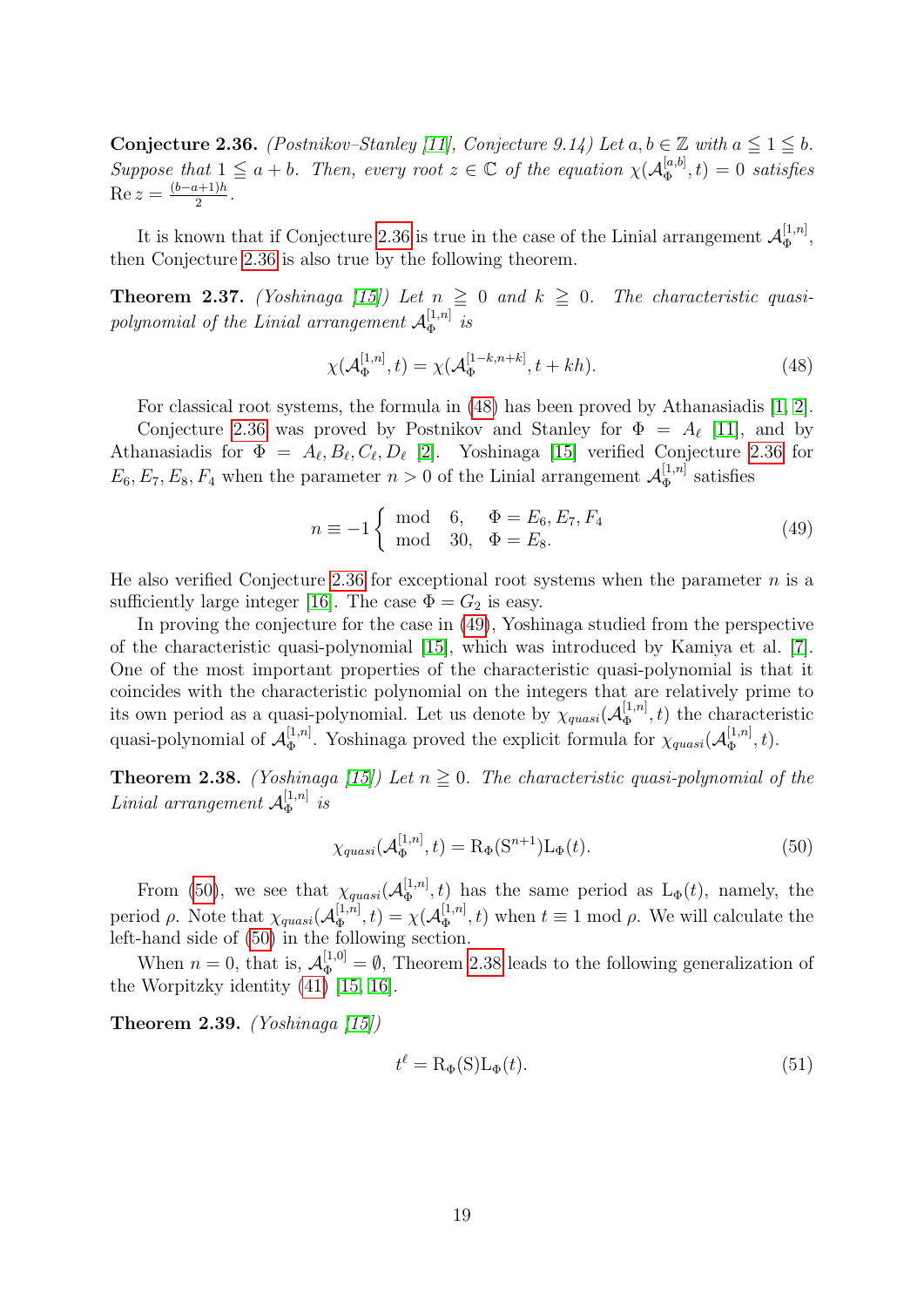# <span id="page-19-0"></span>3 Main results

# <span id="page-19-1"></span>3.1 Postnikov–Stanley Linial arrangement conjecture when the parameter  $n + 1$  is relatively prime to the period

<span id="page-19-2"></span>Theorem 3.1. Let  $n \ge 0$ .

$$
\chi_{quasi}(\mathcal{A}_{\Phi}^{[1,n]},t) = \mathcal{R}_{\Phi}(\overline{S}^{n+1}) \tilde{\mathcal{L}}_{\Phi}^{\gcd(n+1,\rho)}(t). \tag{52}
$$

In particular,  $\chi_{quasi}(\mathcal{A}_{\Phi}^{[1,n]})$  $\mathbb{E}_{\Phi}^{[1,n]}(t)$  has the period  $gcd(n+1,\rho)$ .

*Proof.* Let  $\Phi$  be an irreducible root system of rank  $\ell$ . We can define the polynomial

$$
g_k(t^{n+1}) := \frac{[c_0]_{t^{n+1}}[c_1]_{t^{n+1}} \cdots [c_\ell]_{t^{n+1}} A_\ell(t^{n+1})}{[\hat{c}_k]_{t^{n+1}}^{\ell_{\hat{c}_k}+1}}
$$

for any  $k \in \{0, \dots, \hat{\ell}\}\)$  because  $[\hat{c}_k]_{t^{n+1}}^{\ell_{\hat{c}_k}+1}$  divides  $[c_0]_{t^{n+1}}[c_1]_{t^{n+1}} \dots [c_{\ell}]_{t^{n+1}}$ . By Proposition [2.27,](#page-15-0)

$$
L_{\Phi}(t) = \sum_{k \in \{\hat{c}_0, \cdots, \hat{c}_{\hat{\ell}}\}} L_k^{(\ell_k)}(t). \tag{53}
$$

Note that  $L_{\hat{c}_k}^{(\ell_{\hat{c}_k})}$  $\hat{c}_{k}(c_{c_k})$  (*t*) is a quasi-polynomial of degree  $\ell_{\hat{c}_k}$  with period  $\hat{c}_k$ . Because  $\rho$  is a multiple of  $\hat{c}_k$ , by Proposition [2.10,](#page-7-1) we obtain  $\widetilde{L_{\hat{c}_k}^{(\ell_{\hat{c}_k})}}$  $\hat{c}_k$  $\widetilde{\mathrm{gcd}(n+1,\rho)}(t) = \widetilde{\mathrm{L}_{\hat{c}_k}^{(\ell_{\hat{c}_k})}}$  $\hat{c}_k$  $gcd(n+1,\hat{c}_k)$  $(t)$ . By Proposition [2.17,](#page-11-1) for any  $k \in \{0, \cdots, \hat{\ell}\},\$ 

$$
[\hat{c}_k]_{\mathcal{S}^{n+1}}^{\ell_{\hat{c}_k}+1} g_k(\mathcal{S}^{n+1}) \mathcal{L}_{\hat{c}_k}^{(\ell_{\hat{c}_k})}(t) = [\hat{c}_k]_{\overline{\mathcal{S}}^{n+1}}^{\ell_{\hat{c}_k}+1} g_k(\overline{\mathcal{S}}^{n+1}) \widetilde{\mathcal{L}_{\hat{c}_k}^{(\ell_{\hat{c}_k})}}^{\mathsf{gcd}(n+1,\rho)}(t).
$$

Therefore, by Lemma [2.9](#page-7-2) and Theorem [2.33,](#page-17-1)

$$
\chi_{quasi}(\mathcal{A}_{\Phi}^{[1,n]},t) = R_{\Phi}(S^{n+1})(\sum_{k \in \{\hat{c}_0, \cdots, \hat{c}_{\hat{\ell}}\}} L_k^{(\ell_k)}(t))
$$
\n
$$
= ([c_0]_{S^{n+1}}[c_1]_{S^{n+1}} \cdots [c_{\ell}]_{S^{n+1}}) A_{\ell}(S^{n+1})(\sum_{k \in \{\hat{c}_0, \cdots, \hat{c}_{\hat{\ell}}\}} L_k^{(\ell_k)}(t))
$$
\n
$$
= [\hat{c}_0]_{S^{n+1}}^{\ell_{\hat{c}_0}+1} g_0(S^{n+1}) L_{\hat{c}_0}^{(\ell_{\hat{c}_0})}(t) + \cdots + [\hat{c}_{\ell}]_{S^{n+1}}^{\ell_{\hat{c}_{\hat{\ell}+1}}} g_{\ell}(S^{n+1}) L_{\hat{c}_{\hat{\ell}}}^{(\ell_{\hat{\ell}_{\hat{\ell}}})}(t)
$$
\n
$$
= [\hat{c}_0]_{S^{n+1}}^{\ell_{\hat{c}_0}+1} g_0(\overline{S}^{n+1}) \widetilde{L}_{\hat{c}_0}^{(\ell_{\hat{c}_0})}(t) + \cdots + [\hat{c}_{\ell}]_{S^{n+1}}^{\ell_{\hat{c}_{\hat{\ell}+1}}} g_{\ell}(\overline{S}^{n+1}) \widetilde{L}_{\hat{c}_{\hat{\ell}}}^{(\ell_{\hat{\ell}_{\hat{\ell}}})} (t)
$$
\n
$$
= ([c_0]_{S^{n+1}}[c_1]_{S^{n+1}} \cdots [c_{\ell}]_{S^{n+1}}) A_{\ell}(\overline{S}^{n+1}) (\sum_{k \in \{\hat{c}_0, \cdots, \hat{c}_{\hat{\ell}}\}} \widetilde{L}_{k}^{(\ell_k)} \mathrm{gcd}(n+1,\rho)
$$
\n
$$
= R_{\Phi}(\overline{S}^{n+1})(\sum_{k \in \{\hat{c}_0, \cdots, \hat{c}_{\hat{\ell}}\}} \widetilde{L}_{k}^{(\ell_k)} \mathrm{gcd}(n+1,\rho)
$$
\n
$$
= R_{\Phi}(\overline{S}^{n+1}) \widetilde{L}_{\Phi}^{\mathrm{gcd}(n+1,\rho)}(t).
$$

The characteristic quasi-polynomial  $\chi_{quasi}(\mathcal{A}_{\Phi}^{[1,n]})$  $\mathbb{E}_{\Phi}^{[1,n]}(t)$  has the period  $gcd(n+1,\rho)$  because  $\tilde{\mathcal{L}}_{\Phi}^{\gcd(n+1,\rho)}$  has the period  $\gcd(n+1,\rho)$ .  $\Box$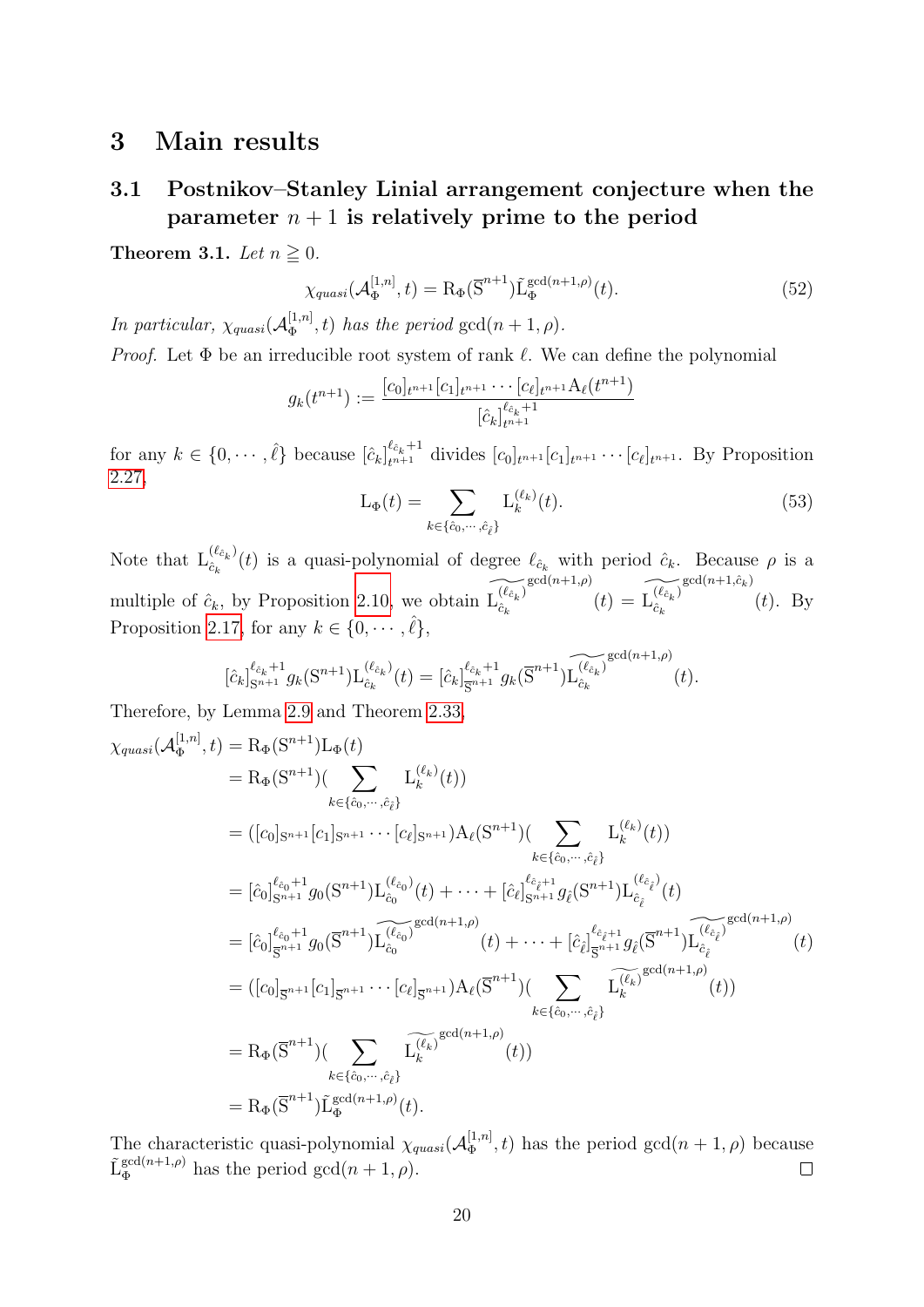Note that  $\tilde{L}^1_{\Phi}(t)$  is a polynomial. The following comes immediately from Theorems [2.39](#page-18-5) and [3.1.](#page-19-2)

#### <span id="page-20-3"></span>Corollary 3.2.

$$
t^{\ell} = \mathcal{R}_{\Phi}(\mathcal{S}) \tilde{\mathcal{L}}_{\Phi}^{1}(t). \tag{54}
$$

#### Remark 3.3.

Proposition [2.25](#page-14-3) can also be proved using Corollary [3.2.](#page-20-3) First, note that if a function  $f(t)$ is a polynomial, then  $(Sf)(t) = (\overline{S}f)(t)$ . By Corollary [3.2](#page-20-3) and Lemma [2.33,](#page-17-1)

$$
A_{\ell}(\overline{S})L_{A_{\ell}}(t) = R_{\Phi}(\overline{S})\tilde{L}_{\Phi}^{1}(t)
$$
  
\n
$$
= [c_{0}]_{\overline{S}}[c_{1}]_{\overline{S}} \cdots [c_{\ell}]_{\overline{S}} A_{\ell}(\overline{S})\tilde{L}_{\Phi}^{1}(t)
$$
  
\n
$$
= A_{\ell}(\overline{S})[c_{0}]_{\overline{S}}[c_{1}]_{\overline{S}} \cdots [c_{\ell}]_{\overline{S}}\tilde{L}_{\Phi}^{1}(t)
$$
  
\n
$$
= A_{\ell}(\overline{S})[c_{0}]_{S}[c_{1}]_{S} \cdots [c_{\ell}]_{S}L_{\Phi}(t).
$$

Thus,

$$
\mathbf{A}_{\ell}(\mathbf{S})(\mathbf{L}_{A_{\ell}}(t)-[c_0]_{\mathbf{S}}[c_1]_{\mathbf{S}}\cdots[c_{\ell}]_{\mathbf{S}}\mathbf{L}_{\Phi}(t))=0.
$$

If  $(L_{A_{\ell}}(t) - [c_0]_S[c_1]_S \cdots [c_{\ell}]_S L_{\Phi}(t)) \neq 0$ , then Lemma [2.1](#page-3-1) implies that  $(1-S)$  divides  $A_{\ell}(S)$ , but  $(1 - S)$  does not divide  $A_{\ell}(S)$ . Hence,

$$
L_{A_{\ell}}(t) - [c_0]_S[c_1]_S \cdots [c_{\ell}]_S L_{\Phi}(t) = 0.
$$

<span id="page-20-0"></span>**Theorem 3.4.** Let  $m := \frac{n+1}{\gcd(n+1,\rho)}$ . Then,

$$
\chi_{quasi}(\mathcal{A}_{\Phi}^{[1,n]},t) = \left(\prod_{j=0}^{\ell} \frac{1}{m} [m]_{\mathcal{S}^{c_j \text{-}\mathrm{gcd}(n+1,\rho)}}\right) \chi_{quasi}(\mathcal{A}_{\Phi}^{[1,\mathrm{gcd}(n+1,\rho)-1]},t). \tag{55}
$$

Proof. By Theorem [3.1,](#page-19-2) Lemma [2.15,](#page-0-0) and Proposition [2.35,](#page-17-2)

$$
\chi_{quasi}(\mathcal{A}_{\Phi}^{[1,n]},t) = \mathcal{R}_{\Phi}(\overline{S}^{n+1}) \tilde{L}_{\Phi}^{\gcd(n+1,\rho)}(t)
$$
  
\n
$$
= \frac{1}{m^{\ell+1}} ([m]_{\overline{S}^{c_0 \gcd(n+1,\rho)}} \cdots [m]_{\overline{S}^{c_{\ell} \gcd(n+1,\rho)}}) \mathcal{R}_{\Phi}(\overline{S}^{\gcd(n+1,\rho)}) \tilde{L}_{\Phi}^{\gcd(n+1,\rho)}(t)
$$
  
\n
$$
= \frac{1}{m^{\ell+1}} ([m]_{S^{c_0 \gcd(n+1,\rho)}} \cdots [m]_{S^{c_{\ell} \gcd(n+1,\rho)}}) \chi_{quasi}(\mathcal{A}_{\Phi}^{[1, \gcd(n+1,\rho)-1]},t).
$$

We prove Conjecture [2.36](#page-18-1) using the following lemma, as used in [\[2\]](#page-25-1), [\[11\]](#page-25-0), and [\[15\]](#page-26-0).

<span id="page-20-2"></span>**Lemma 3.5.** (Postnikov–Stanley [\[11\]](#page-25-0), Lemma 9.13) Let  $f(t) \in \mathbb{C}[t]$ . Suppose that all the roots of the equation  $f(t) = 0$  have real parts that are equal to a. Let  $q(S) \in \mathbb{C}[S]$  be a polynomial such that every root of the equation  $g(z) = 0$  satisfies  $|z| = 1$ . Then, all roots of the equation  $g(S)f(t) = 0$  have real parts that are equal to  $a + \frac{deg g}{2}$  $rac{\log g}{2}$  .

<span id="page-20-1"></span>**Theorem 3.6.** Let n be an integer with  $gcd(n+1, \rho) = 1$ . Then,

$$
\chi_{quasi}(\mathcal{A}_{\Phi}^{[1,n]},t) = (\prod_{j=0}^{\ell} \frac{1}{n+1}[n+1]_{S^{c_j}})t^{\ell}.
$$
\n(56)

In particular, the characteristic quasi-polynomial becomes a polynomial and any root z of the equation  $\chi(\mathcal{A}_{\Phi}^{[1,n]})$  $\mathbb{E}_{\Phi}^{[1,n]}(t)=0$  satisfies Re  $z=\frac{nh}{2}$  $\frac{\imath h}{2}$  .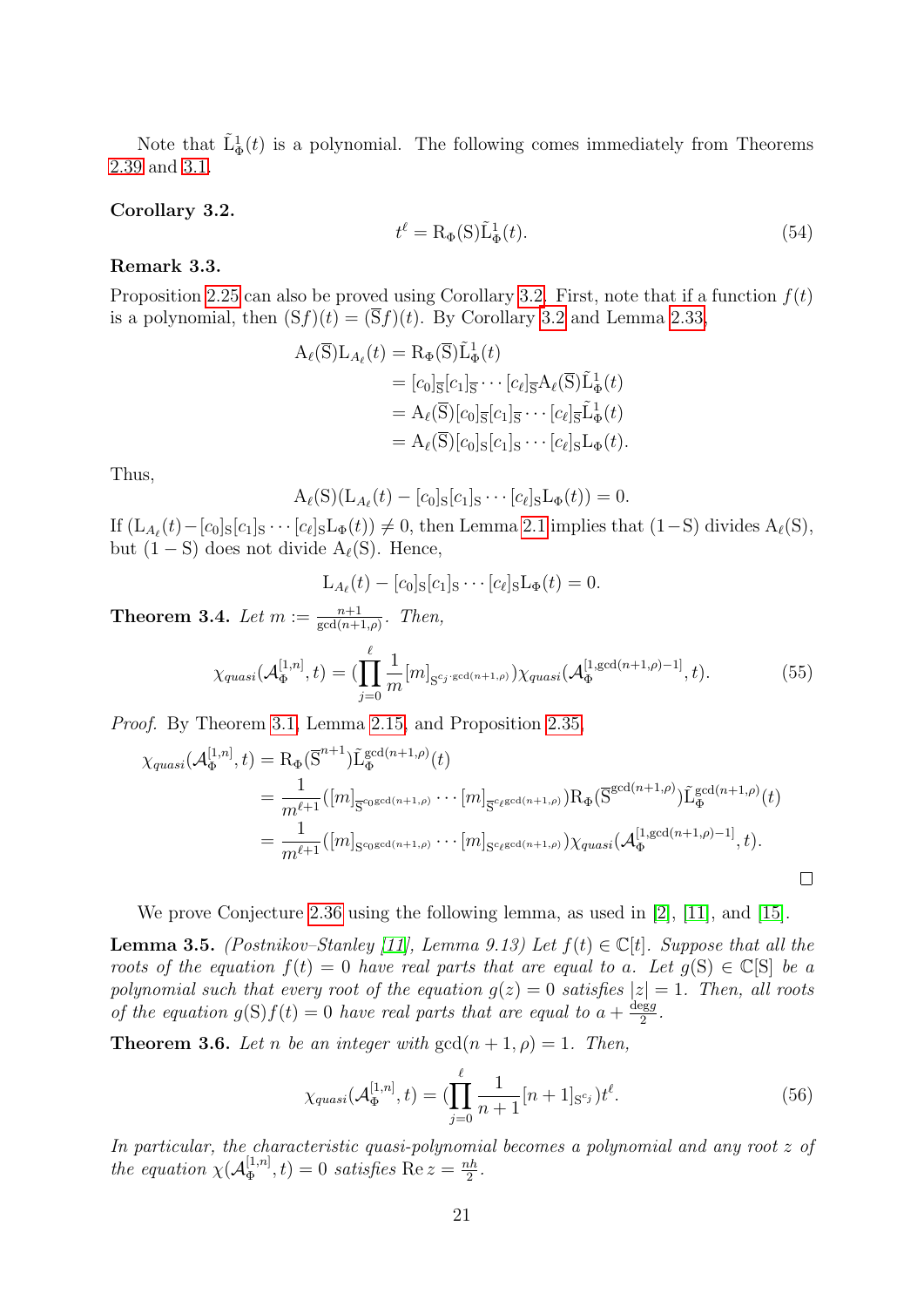Proof. We calculate the characteristic polynomial using Theorems [3.4](#page-20-0) and [2.39.](#page-18-5)

$$
\chi_{quasi}(\mathcal{A}_{\Phi}^{[1,n]},t) = (\prod_{j=0}^{\ell} \frac{1}{n+1} [n+1]_{S^{c_j}}) \chi_{quasi}(\mathcal{A}_{\Phi}^{[1,0]},t)
$$
  

$$
= (\frac{1}{n+1})^{\ell+1} ([n+1]_{S^{c_0}} [n+1]_{S^{c_1}} \cdots [n+1]_{S^{c_{\ell}}}) \mathcal{R}_{\Phi}(S) \mathcal{L}_{\Phi}(t)
$$
  

$$
= (\frac{1}{n+1})^{\ell+1} [n+1]_{S^{c_0}} [n+1]_{S^{c_1}} \cdots [n+1]_{S^{c_{\ell}}} t^{\ell}.
$$

By Lemma [3.5,](#page-20-2) the real part of any root of the equation  $\chi(A_{\Phi}^{[1,n]}$  $\frac{[1,n]}{\Phi}, t) = 0$  is  $\frac{n(c_0+c_1+\cdots+c_\ell)}{2}$  =  $\frac{nh}{h}$  $\frac{\imath h}{2}$ .

Remark 3.7. Theorem [3.6](#page-20-1) is a generalization of the expression of the characteristic polynomial of  $\mathcal{A}_{A_{\ell}}^{[1,n]}$  $\mathbb{R}^{[1,n]}_{A_{\ell}}$  given by Postnikov and Stanley [\[11\]](#page-25-0) and the expression of  $\mathcal{A}_{B_{\ell}}^{[1,n]}$  $B_{\ell}^{[1,n]},$  $\mathcal{A}_{C_\ell}^{[1,n]}$  $\mathcal{L}^{[1,n]}_{C_{\ell}}$ , and  $\mathcal{A}_{D_{\ell}}^{[1,n]}$  $D_{\ell}^{[1,n]}$  for even values of n given by Athanasiadis [\[2\]](#page-25-1).

**Example 3.8** (case  $E_6$ ). Let *n* be a positive integer. Let  $m := \frac{n+1}{\gcd(n+1,\rho)}$ .

If  $gcd(n + 1, 6) = 1$ , then

$$
\chi_{quasi}(\mathcal{A}_{E_6}^{[1,n]},t) = (\frac{1}{m}[m]_{\text{S}})^3(\frac{1}{m}[m]_{\text{S}^2})^3(\frac{1}{m}[m]_{\text{S}^3})t^6.
$$

If  $gcd(n+1, 6) = 2$ , then

$$
\chi_{quasi}(\mathcal{A}_{E_6}^{[1,n]},t) = (\frac{1}{m}[m]_{\mathbf{S}^2})^3(\frac{1}{m}[m]_{\mathbf{S}^4})^3(\frac{1}{m}[m]_{\mathbf{S}^6})\chi_{quasi}(\mathcal{A}_{E_6}^{[1,1]},t).
$$

If  $gcd(n + 1, 6) = 3$ , then

$$
\chi_{quasi}(\mathcal{A}_{E_6}^{[1,n]},t)=(\frac{1}{m}[m]_{\mathbf{S}^3})^3(\frac{1}{m}[m]_{\mathbf{S}^6})^3(\frac{1}{m}[m]_{\mathbf{S}^9})\chi_{quasi}(\mathcal{A}_{E_6}^{[1,2]},t).
$$

If  $gcd(n + 1, 6) = 6$ , then

$$
\chi_{quasi}(\mathcal{A}_{E_6}^{[1,n]},t) = (\frac{1}{m}[m]_{S^6})^3(\frac{1}{m}[m]_{S^{12}})^3(\frac{1}{m}[m]_{S^{18}})\chi_{quasi}(\mathcal{A}_{E_6}^{[1,5]},t).
$$

<span id="page-21-0"></span>**Theorem 3.9.** Let  $\eta := \frac{\gcd(n+1,\rho)}{\gcd(n+1,\text{rad}(\rho))}$ .

$$
\chi(\mathcal{A}_{\Phi}^{[1,\gcd(n+1,\rho)-1]},t) = (\prod_{j=0}^{\ell} \frac{1}{\eta} [\eta]_{S^{c_j:\gcd(n+1,\text{rad}(\rho))}}) \chi(\mathcal{A}_{\Phi}^{[1,\gcd(n+1,\text{rad}(\rho))-1]},t).
$$
 (57)

*Proof.* We set  $t \equiv 1 \mod \rho$ . Then, we have that  $\tilde{L}_{\Phi}^{\gcd(n+1,\rho)}$  $\mathbb{E}_{\Phi}^{\gcd(n+1,\rho)}(t) = \tilde{\mathrm{L}}_{\Phi}^{\gcd(n+1,\mathrm{rad}(\rho))}$  $\int_{\Phi}^{\gcd(n+1,\text{rad}(\rho))}(t)$  by Proposition [2.12](#page-9-4) and Proposition [2.24.](#page-14-1) Hence, by Lemma [2.15,](#page-0-0) Proposition [2.35,](#page-17-2) and Theorem [3.1,](#page-19-2)

$$
\chi(\mathcal{A}_{\Phi}^{[1,\text{gcd}(n+1,\rho)-1]},t) = \mathcal{R}_{\Phi}(\overline{S}^{\text{gcd}(n+1,\rho)}) \tilde{L}_{\Phi}^{\text{gcd}(n+1,\rho)}(t)
$$
\n
$$
= \mathcal{R}_{\Phi}(\overline{S}^{\eta \text{gcd}(n+1,\text{rad}(\rho))}) \tilde{L}_{\Phi}^{\text{gcd}(n+1,\text{rad}(\rho))}(t)
$$
\n
$$
= (\prod_{j=0}^{\ell} \frac{1}{\eta} [\eta]_{\overline{S}^{c_j \cdot \text{gcd}(n+1,\text{rad}(\rho))}}) \mathcal{R}_{\Phi}(\overline{S}^{\text{gcd}(n+1,\text{rad}(\rho))}) \tilde{L}_{\Phi}^{\text{gcd}(n+1,\text{rad}(\rho))}(t)
$$
\n
$$
= (\prod_{j=0}^{\ell} \frac{1}{\eta} [\eta]_{S^{c_j \cdot \text{gcd}(n+1,\text{rad}(\rho))}}) \chi(\mathcal{A}_{\Phi}^{[1,\text{gcd}(n+1,\text{rad}(\rho))-1]},t).
$$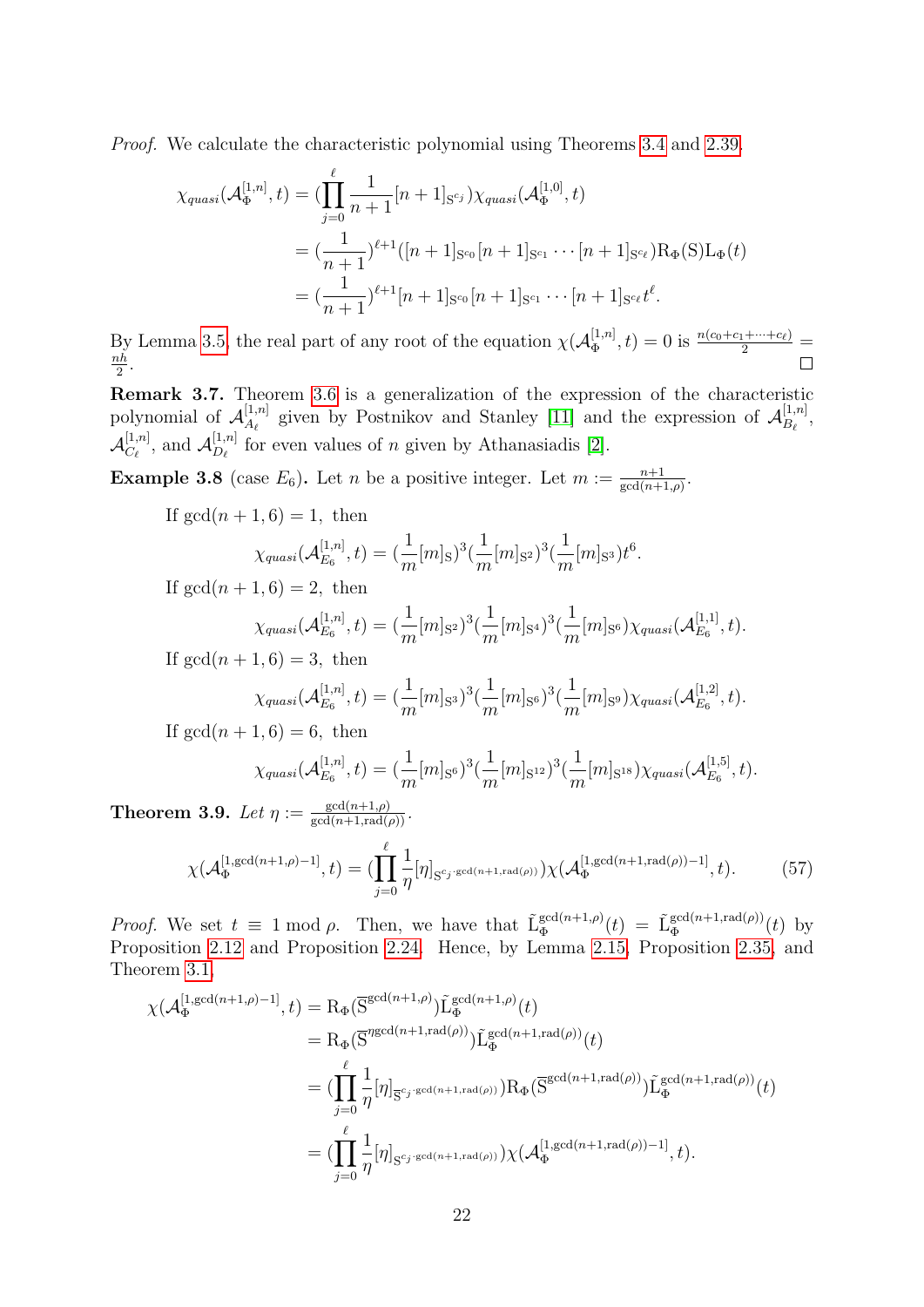We now provide examples of Theorem [3.9](#page-21-0) for  $E_8$ . Using the notation of Theorem [3.9,](#page-21-0) in the case of  $E_8$ ,  $\eta$  can only take a value of 1 or 2. If  $\eta = 1$ , then Theorem [3.9](#page-21-0) is trivial. The following formulas are examples of Theorem [3.9](#page-21-0) for  $\eta = 2$ .

Example 3.10 (Case  $E_8$ ).

$$
\chi(\mathcal{A}_{E_8}^{[1,4-1]},t) = (\prod_{i=0}^{\ell} \frac{1}{2} [2]_{S^{2c_i}}) \chi(\mathcal{A}_{E_8}^{[1,2-1]},t).
$$
 (58)

$$
\chi(\mathcal{A}_{E_8}^{[1,12-1]},t) = \left(\prod_{i=0}^{\ell} \frac{1}{2} [2]_{\mathcal{S}^{6c_i}}\right) \chi(\mathcal{A}_{E_8}^{[1,6-1]},t). \tag{59}
$$

$$
\chi(\mathcal{A}_{E_8}^{[1,20-1]},t) = (\prod_{i=0}^{\ell} \frac{1}{2} [2]_{S^{10c_i}}) \chi(\mathcal{A}_{E_8}^{[1,10-1]},t).
$$
\n(60)

$$
\chi(\mathcal{A}_{E_8}^{[1,60-1]},t) = (\prod_{i=0}^{\ell} \frac{1}{2} [2]_{\mathcal{S}^{30c_i}}) \chi(\mathcal{A}_{E_8}^{[1,30-1]},t).
$$
 (61)

### <span id="page-22-0"></span>3.2 Verification of the Postnikov–Stanley Linial arrangement conjecture

We verify Conjecture [2.36](#page-18-1) for  $\Phi = E_6, E_7, E_8$ , or  $F_4$ . We use the notation of Theorems [3.4](#page-20-0) and [3.9.](#page-21-0) Recall that, according to these theorems, the following formula holds.

$$
\chi(\mathcal{A}_{\Phi}^{[1,n]},t) = (\prod_{j=0}^{\ell} \frac{1}{m} [m]_{S^{c_j : \gcd(n+1,\rho)}}) (\prod_{j=0}^{\ell} \frac{1}{\eta} [\eta]_{S^{c_j : \gcd(n+1,\text{rad}(\rho))}}) \chi(\mathcal{A}_{\Phi}^{[1, \gcd(n+1,\text{rad}(\rho))-1]},t).
$$
 (62)

If the real part of any root of the equation

$$
\chi(\mathcal{A}_\Phi^{[1,\gcd(n+1,\mathrm{rad}(\rho))-1]},t)=0
$$

is  $\frac{(\gcd(n+1, \text{rad}(\rho)) - 1)h}{2}$  for  $\Phi \in \{E_6, E_7, E_8, F_4\}$ , then Lemma [3.5](#page-20-2) implies that Conjecture [2.36](#page-18-1) is true. We have computed the characteristic polynomial such that the parameter  $n+1$  is a factor of rad( $\rho$ ) other than 1 and have determined the real part of the roots using a computational method. We use Theorem [3.1](#page-19-2) and the calculation results of the Ehrhart quasi-polynomial given by Suter [\[13\]](#page-26-2) to compute the characteristic polynomial. The case of  $gcd(n + 1, rad(\rho)) = rad(\rho)$  has already been verified in [\[15\]](#page-26-0). We present the characteristic polynomials for  $\Phi \in \{E_6, E_7, E_8, F_4\}$  in the following tables.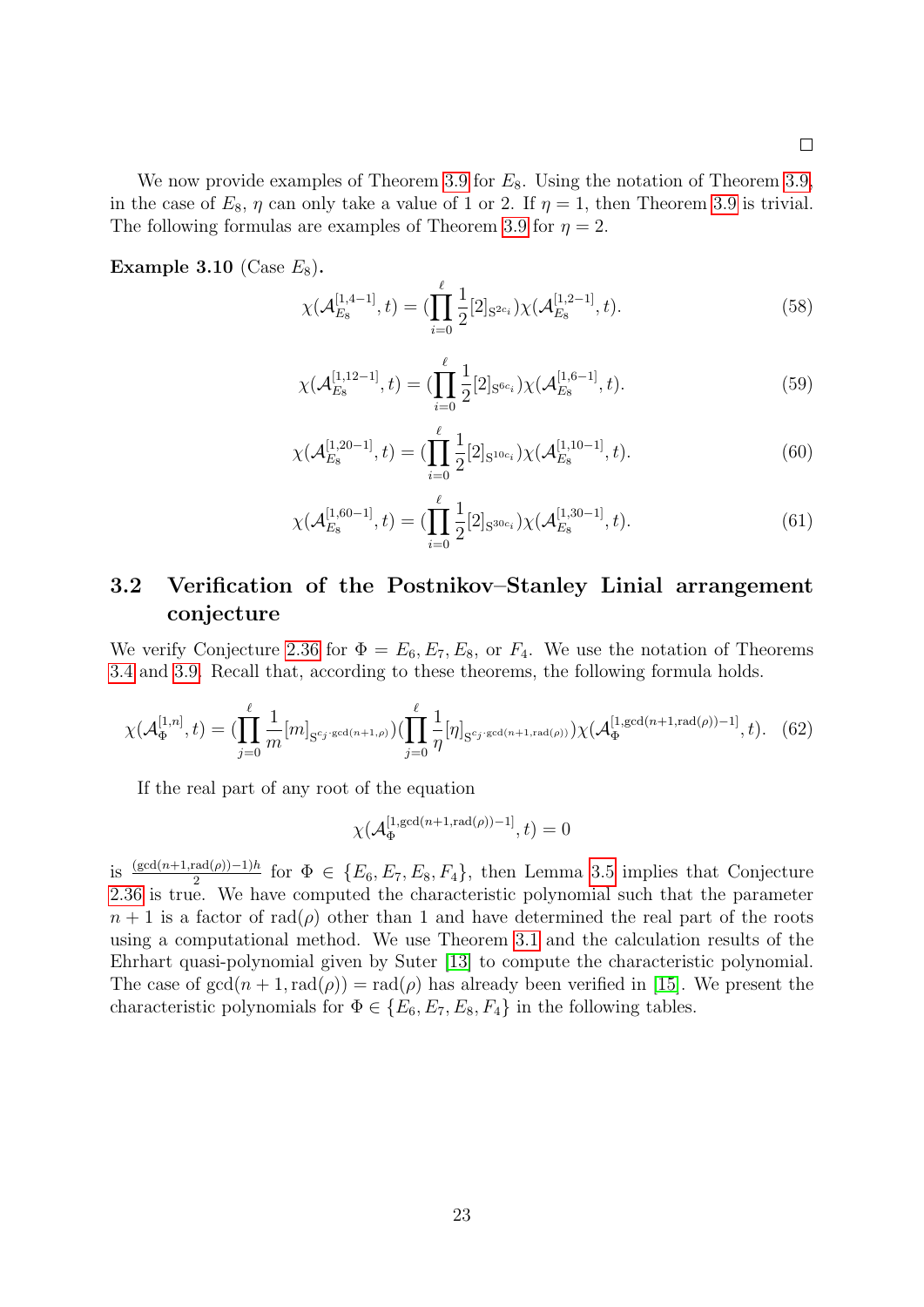| real part                                             | $-1 - 7$<br>$t^6 - 36t^5 + 630t^4 - 6480t^3 + 40185t^2 - 140076t + 211992$ | $\frac{1}{3}$<br>$t^6 - 72t^5 + 2400t^4 - 46080t^3 + 528600t^2 - 3396672t + 9474200$ | $t^6-180t^5+14550t^4-666000t^3+18019065t^2-271143900t+1762474040\mid 6-1\mid$ |  |
|-------------------------------------------------------|----------------------------------------------------------------------------|--------------------------------------------------------------------------------------|-------------------------------------------------------------------------------|--|
| $\chi(\mathcal{A}_{E_6}^{\scriptscriptstyle[1,n]},t)$ |                                                                            |                                                                                      |                                                                               |  |

Table 2: Characteristic polynomials for  $E_6$  (rad( $\rho$ ) = 6). Table 2: Characteristic polynomials for  $E_6$  (rad( $\rho$ ) = 6). Table 3: Characteristic polynomials for  $F_4$  (rad( $\rho$ ) = 6). Table 3: Characteristic polynomials for  $F_4$  (rad( $\rho$ ) = 6).

|                                                         | $\tilde{z}$   | real part          |
|---------------------------------------------------------|---------------|--------------------|
| $1368t + 2917$<br>$\frac{1}{2}$<br>$24t^3 + 258t^2$     |               | م                  |
| $10176t + 41572$<br>$\overline{1}$<br>$48t^3 + 1000t^2$ | $\frac{1}{2}$ | J<br>$\frac{c}{1}$ |
| $-143160t+1361989$<br>$120t^3 + 5986t^2$                |               | ೫                  |

Table 4: Characteristic polynomials for  $E_7$  (rad( $\rho$ ) = 6). Table 4: Characteristic polynomials for  $E_7$  (rad( $\rho$ ) = 6).

|                                                                                                          |                   | n real part |
|----------------------------------------------------------------------------------------------------------|-------------------|-------------|
| $-446355t^3 - 3417309t^2 + 15154251t - 29798253$<br>$-63t^6 + 1953t^5 - 36855t^4$                        | $\frac{1}{2}$     |             |
| $+5948040t^3 - 84088368t^2 + 687202712t - 2490427440$<br>$V = 126t^6 + 7476t^5 - 264600t^4$              | $\frac{1}{3}$ - 1 |             |
| $5t^4 + 204937635t^3 - 6808068225t^2 + 130052291075t - 1097517119625 \mid 6 - 1$<br>$45465t^5 - 3850875$ |                   |             |
|                                                                                                          |                   |             |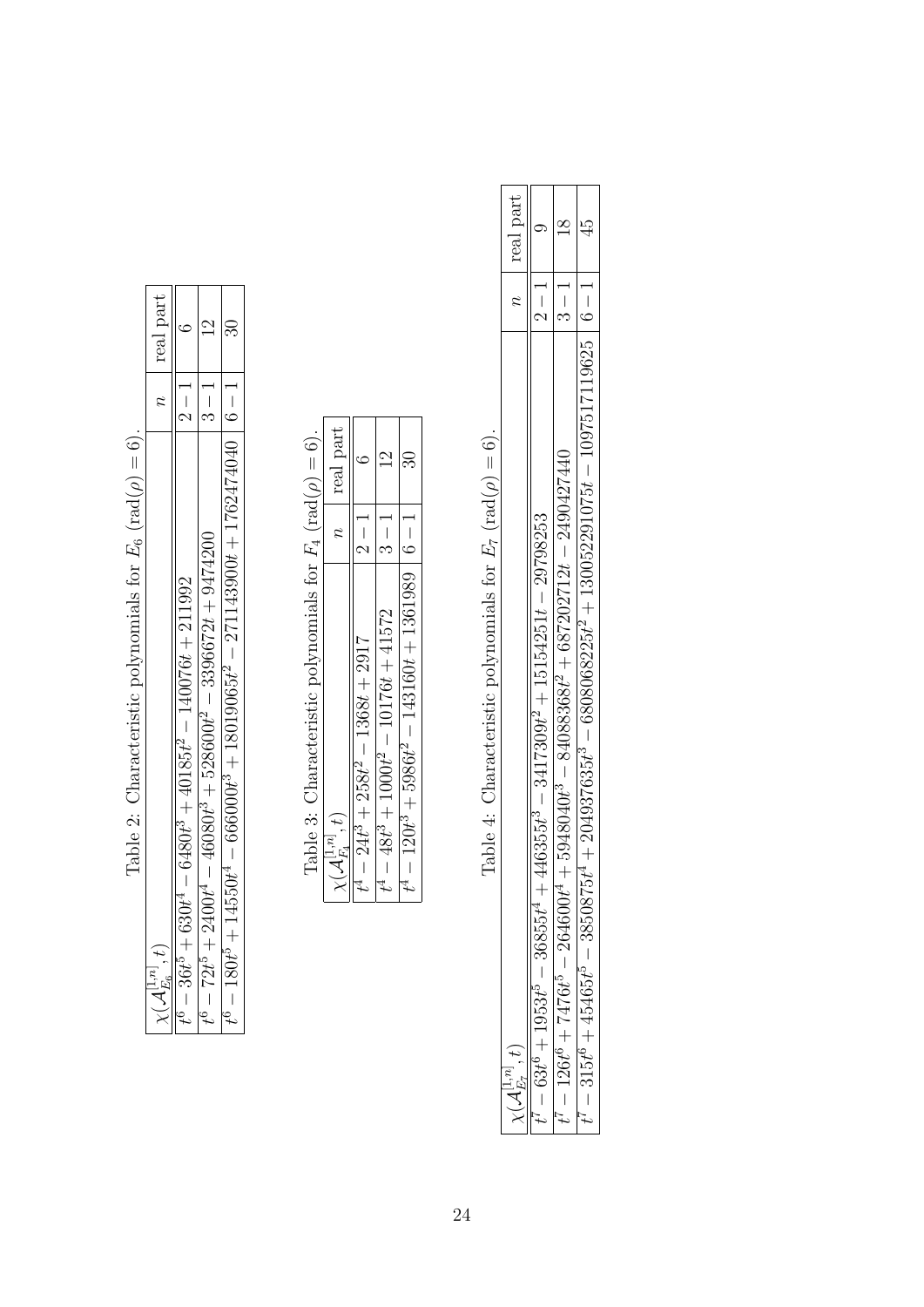| n real part                           | $2-1$                                                                                                                  | $\frac{1}{2}$                                                                                                         |                                                                                                                                  | řs<br>$-1$                                                                                                                                                                                                                                      | $\frac{135}{13}$<br>$-1$ | 210                                                                                                                                                  | 435                                                                                                                                                                        |  |
|---------------------------------------|------------------------------------------------------------------------------------------------------------------------|-----------------------------------------------------------------------------------------------------------------------|----------------------------------------------------------------------------------------------------------------------------------|-------------------------------------------------------------------------------------------------------------------------------------------------------------------------------------------------------------------------------------------------|--------------------------|------------------------------------------------------------------------------------------------------------------------------------------------------|----------------------------------------------------------------------------------------------------------------------------------------------------------------------------|--|
|                                       |                                                                                                                        |                                                                                                                       | $\frac{1}{3}$                                                                                                                    |                                                                                                                                                                                                                                                 |                          |                                                                                                                                                      |                                                                                                                                                                            |  |
| $\chi({\mathcal{A}}_{E_8}^{[1,n]},t)$ | $\mathcal{S}^8 = 120t^7 + 7140t^6 - 264600t^5 + 6540030t^4 - 108901800t^3 + 1181603220t^2 - 7583286600t + 21918282249$ | $t^8 - 240t^7 + 27440t^6 - 1915200t^5 + 88161360t^4 - 2716963200t^3 + 54385106720t^2 - 643164643200t + 3426392186728$ | $t^8 - 480t^7 + 107520t^6 - 14515200t^5 + 1281219408t^4 - 75249457920t^3 + 28579900896480t^2 - 6391860255360t + 642465923287416$ | $t^8 - 600t^7 + 167300t^6 - 28035000t^5 + 3065453790t^4 - 222898637000t^3 + 10449830016500t^2 - 288505461225000t + 35771848064806372t^2 + 10443950000t^2 + 1044395000t^2 + 1000t^3 + 1000t^2 + 1000t^4 + 1000t^2 + 1000t^2 + 1000t^3 + 1000t^2$ |                          | $t^3 - 1680t^7 + 1297520t^6 - 597643200t^5 + 1780020669408t^4 - 35307879102720t^3 + 4493170619530880t^2 - 33552109313506560t + 11227745283721390816$ | $t^8 - 3480t^7 + 5550020t^6 - 5266510200t^5 + 3236553286558t^4 - 13140035979010936979010834201765319289780t^2 - 52494228716611434600t + 3597446896074261934441   30 - 1  $ |  |

Table 5: Characteristic polynomials for  $E_8$  (rad( $\rho$ ) = 30). Table 5: Characteristic polynomials for  $E_8$  (rad $(\rho) = 30$ ).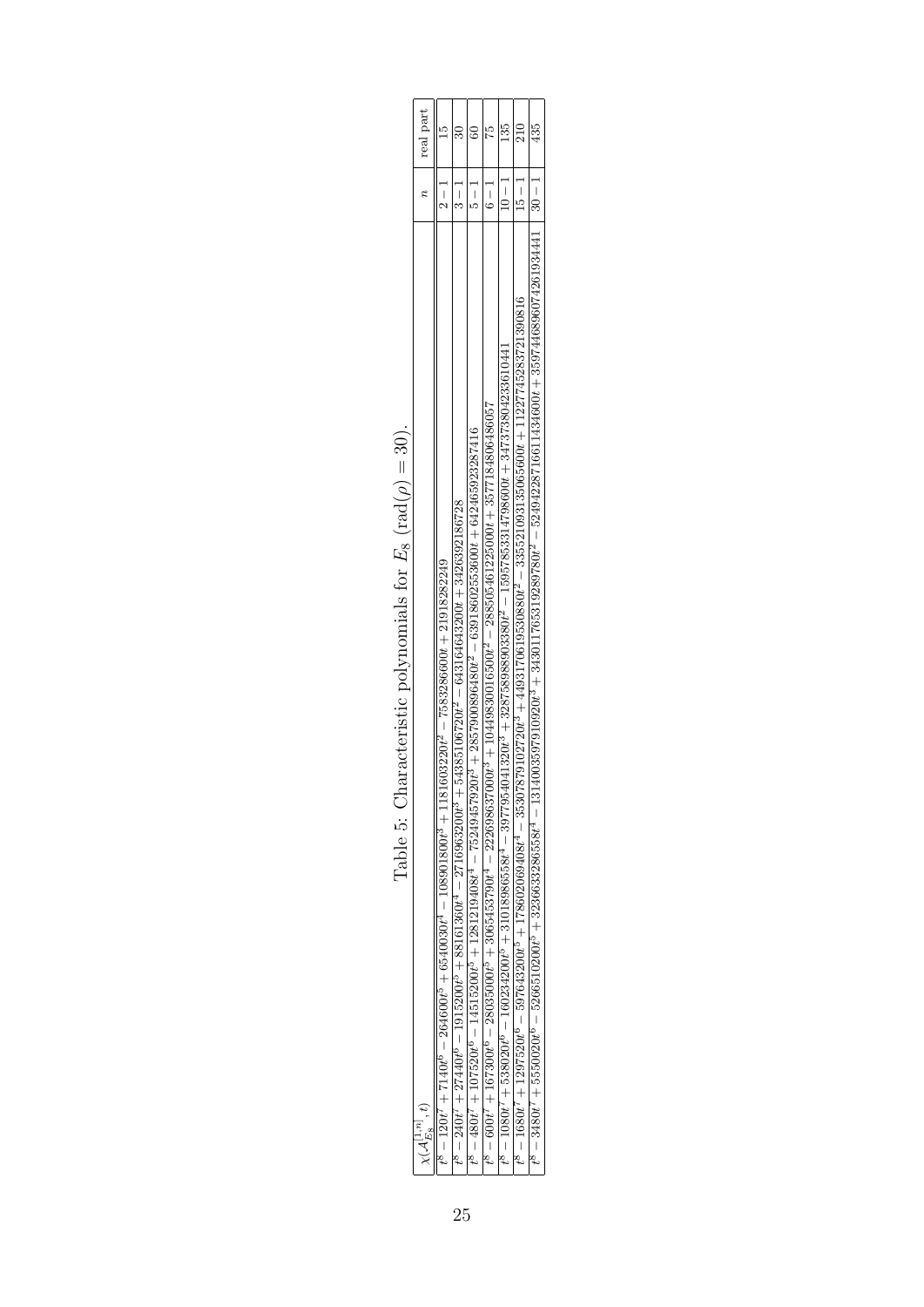Acknowledgements. I am very grateful to Masahiko Yoshinaga for his various comments on how to improve this paper, for many discussions on the content of this paper, and for his suggestions for addressing the Postnikov–Stanley Linial arrangement conjecture. I thank Stuart Jenkinson, PhD, from Edanz Group (https://en-authorservices.edanzgroup.com/ac) for editing a draft of this manuscript. The author also thanks the Department of Mathematics, Hokkaido University and JSPS KAKENHI JP18H01115 (PI: M. Yoshinaga) for financial supports.

# References

- <span id="page-25-7"></span>[1] C.A. Athanasiadis, Algebraic combinatorics of graph spectra, subspace arrangements and Tutte polynomials, Ph.D. thesis, M.I.T. (1996).
- <span id="page-25-1"></span>[2] C.A. Athanasiadis, Extended Linial hyperplane arrangements for root systems and a conjecture of Postnikov and Stanley, J. Algebraic Combin. 10 (1999), no. 3, 207-225.
- <span id="page-25-4"></span>[3] M. Beck, S. Robins, Computing the continuous discretely. Integer-point enumeration in polyhedra, Undergraduate Texts in Mathematics, Springer, New York, 2007,  $xviii+226$  pp.
- <span id="page-25-5"></span>[4] J.E. Humphreys, Reflection groups and Coxeter groups, Cambridge Studies in Advanced Mathematics, 29, Cambridge University Press, Cambridge, 1990, xii+204 pp.
- <span id="page-25-6"></span>[5] K. Iijima, K. Sasaki, Y. Takahashi, M. Yoshinaga, Eulerian polynomials and polynomial congruences, Contrib. Discret. Math., 14 (2019), no. 1, 46-54.
- [6] H. Kamiya, A. Takemura, H. Terao, Periodicity of hyperplane arrangements with integral coefficients modulo positive integers, J. Algebraic Combin. 27 (2008), no. 3, 317-330.
- <span id="page-25-2"></span>[7] H. Kamiya, A. Takemura, H. Terao, The characteristic quasi-polynomials of the arrangements of root systems and mid-hyperplane arrangements, in: F. El Zein, A.I. Suciu, M. Tosun, A.M. Uludağ, S. Yuzvinsky (Eds.), Arrangements, local systems and singularities, Progr. Math. 283, Birkhäuser Verlag, Basel, 2010, pp. 177-190.
- [8] H. Kamiya, A. Takemura, H. Terao, Periodicity of non-central integral arrangements modulo positive integers, Ann. Comb. 15 (2011), no. 3, 449-464.
- <span id="page-25-3"></span>[9] T. Lam, A. Postnikov, Alcoved polytopes II, in: V.G. Kac, V.L. Popov (Eds.), Lie Groups, Geometry, and Representation Theory, Progr. Math., 326, Birkhäuser Basel, 2018, pp. 253-272.
- [10] P. Orlik, H. Terao, Arrangements of hyperplanes, Grundlehren der Mathematischen Wissenschaften, 300, Springer-Verlag Berlin Heidelberg, 1992, xviii+325 pp.
- <span id="page-25-0"></span>[11] A. Postnikov, R. Stanley, Deformations of Coxeter hyperplane arrangements, J. Comb. Theory Ser. A, 91 (2000), no. 1-2, 544-597.